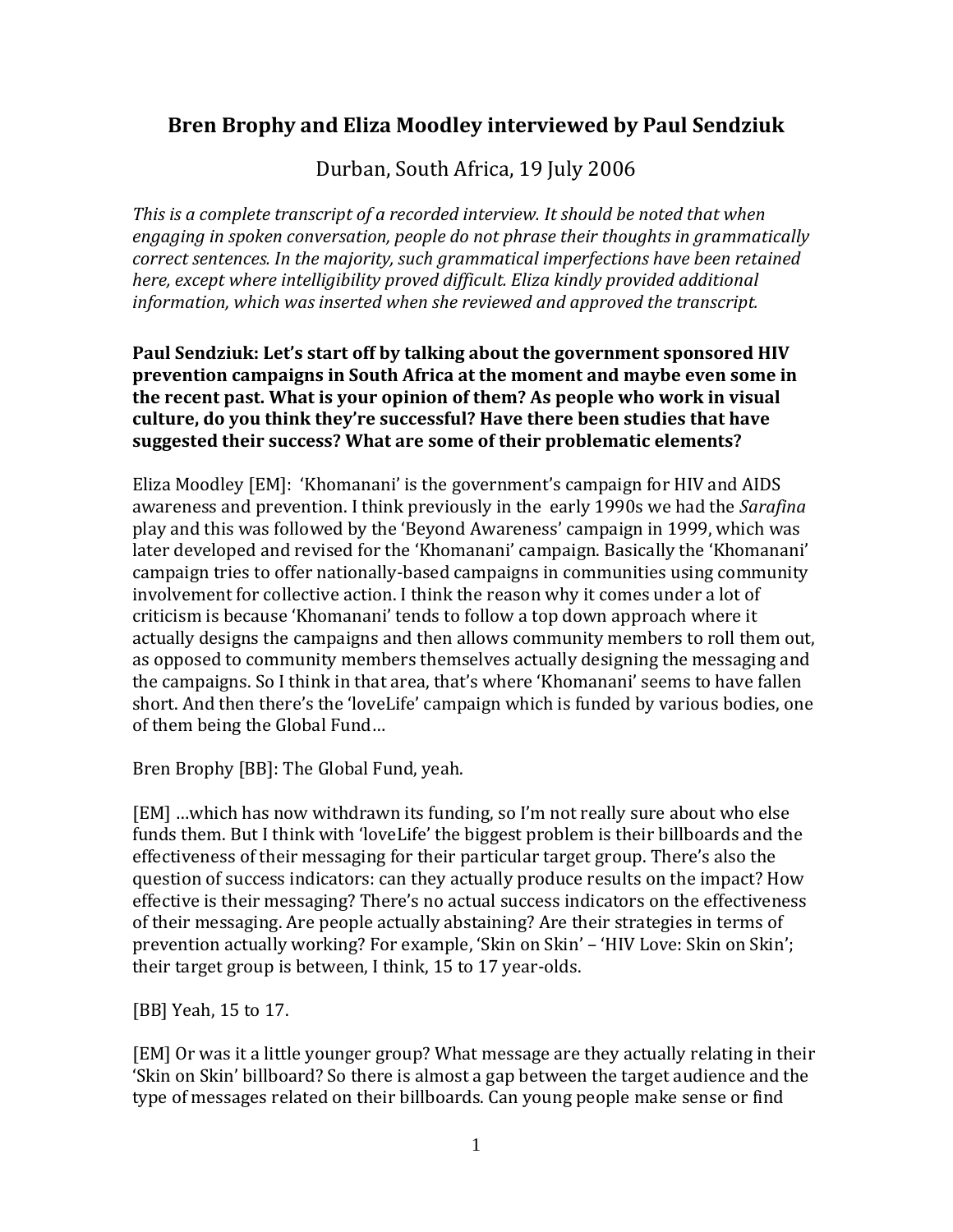meaning in these billboards? Are the billboards designed for the appropriate age group? All these questions, makes the 'loveLife' billboards very controversial.

### **So who's involved in designing the campaigns? Does it go to commercial graphic designers?**

[BB] It's a kind of mystery. I mean, we went to a presentation recently with a gentleman who you must get in touch with, named Richard Delaney…

[EM] Richard Delate.

[BB] Delate, that's right. He's a senior social science media and communication studies person with UN AIDS in Jo'burg and he's writing – I think it's a thesis – or it's a journal publication, quite a voluminous thing on, specifically, the visual aspects of that 'loveLife' campaign…

[EM] Visual representations on 'loveLife'.

### **Good.**

[EM] I think I've got a chapter of his book here; I could put that out for you.

[BB] He's extremely critical, and he made this point, at this presentation, of trying to track down who actually dreams up these campaigns. It's like trying to put smoke in your pocket, it's the most amazing thing. I mean, you'd think it would be easy but it's not.

[EM] Another good person to speak to if you're looking for genuine information on 'loveLife' is Warren Parker.

[BB] He's the Director of CADRE.

[EM] He's done his masters on 'loveLife', PhD on 'loveLife'…

[BB] He lives and breathes and speaks 'loveLife'.

[EM] He's a Director of CADRE…

[BB] Let's make a list of these and I'll get these contacts to you.

# **Oh, that's great.**

[EM] His email address is warren...

[BB] She's a mine of information...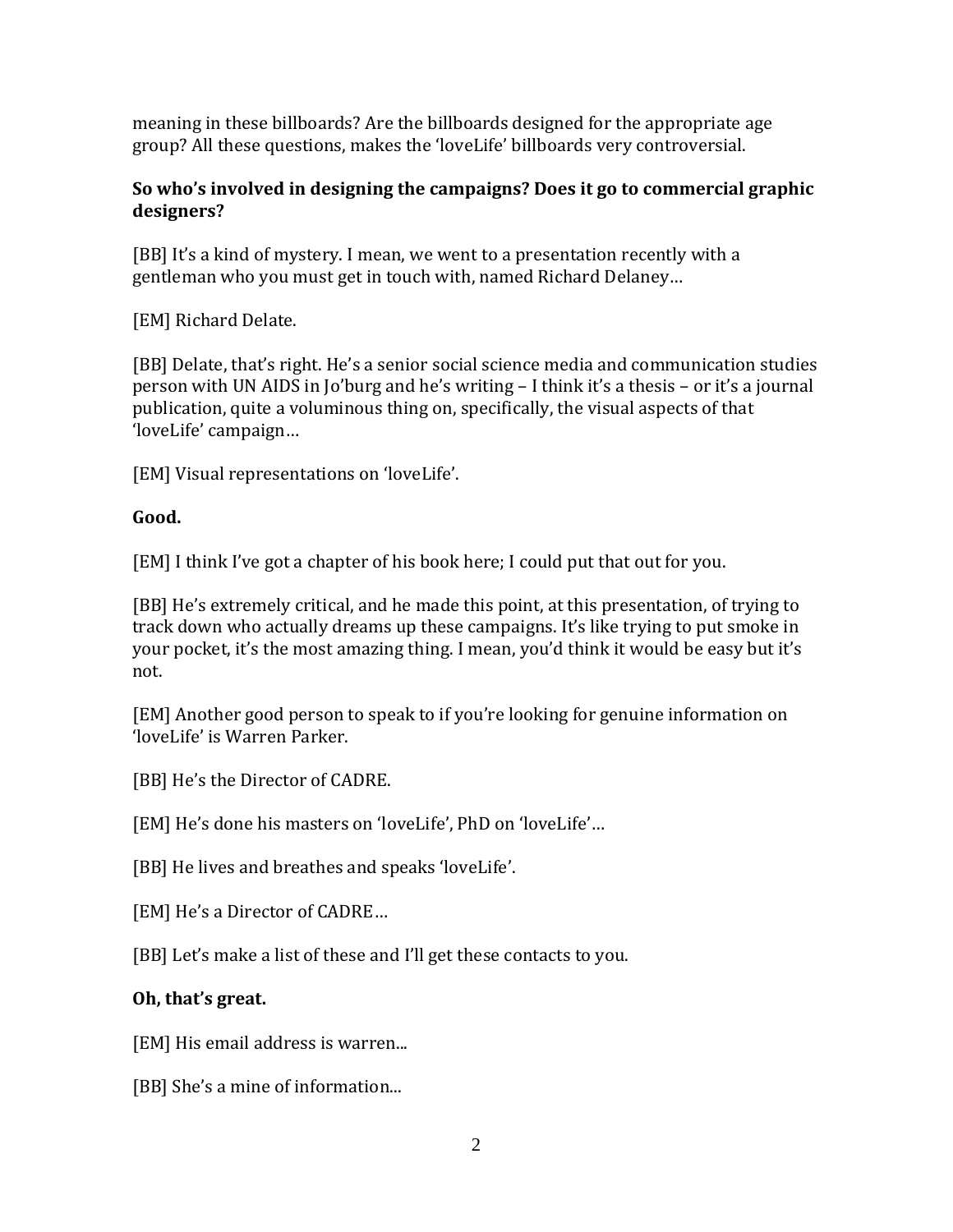[All laugh]

[EM] It's warren@cadre.org.za.

[BB] CADRE stands for?

[EM] It's Centre for AIDS Development Research and Evaluation. You can check his website as well.

[BB] They've also been influential in the production of numerous exhibitions – wonderful, wonderful work – many of which we've curated on their behalf.

[EM] Photo voice.

[BB] Photo voice stuff, there's an exhibition called – it was a few years now – 'Living Openly', a black and white social documentary photographic exhibition. I'll give you some snapshots of these images now.

#### **Oh, that would be great.**

[BB] And we've got all this stuff, I mean, I just want to give you a taste of what we've got in the computer because I think for your website it would [be good] – we've documented everything. It's an exhibition – a black and white social documentary exhibition featuring portraits of South Africans – individual portraits – ranging from Edwin Cameron, who's one of the Chief Justices of the Constitutional Court, all the way through to an anonymous domestic worker, and then interviews with them about their disclosure; it's about disclosure specifically, public disclosure. The text plates obviously are exhibited next to the portraits. So he's got all that stuff as well.

**I haven't seen any of the 'loveLife' billboards here in Durban but when I was in Jo'burg, as you do, you do a tour of Soweto and just driving around Soweto I saw probably six or seven billboards, and it was difficult to discern whether they were actually commercials for a BMW motor car or an AIDS prevention campaign. They were incredibly slick, three or four, you know, colours, very smooth, snappy slogans, but not particularly explicit – not sexually explicit. I was looking around Soweto and the language that they were using on the billboards is definitely not the language that the people were speaking, you know, I mean it was…**

[BB] Oh absolutely. I mean, this is not definitive and it's not researched and it's certainly just my opinion, but the word on the ground does seem to be "We just don't get it". [Laughs] We're in the business of messaging HIV and we don't get it, you know, and people on the ground are not getting it either!

[EM] When we were in Jo'burg we saw some thing about pregnancy: 'HIV loves pregnancy'…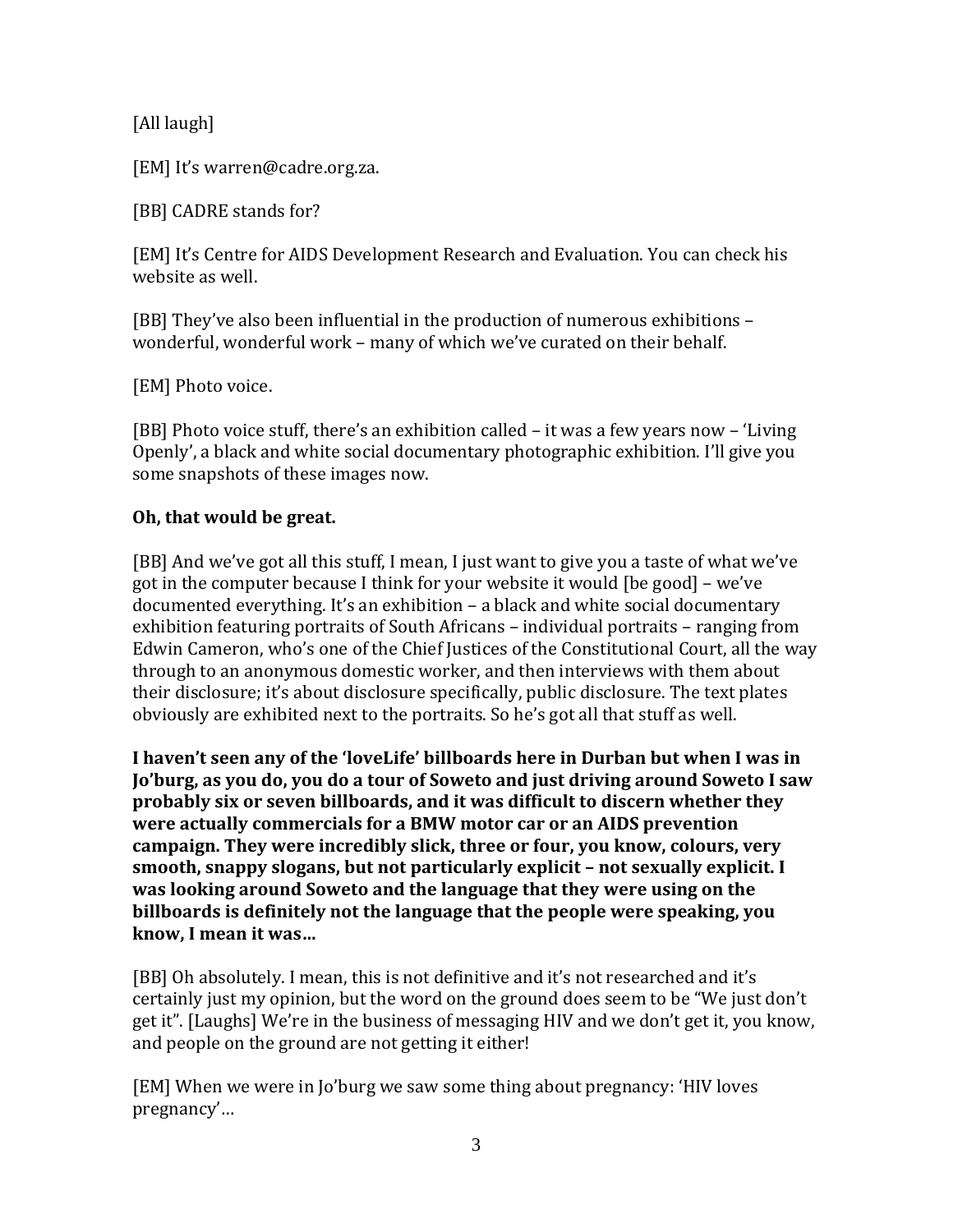[BB] 'HIV loves teenage pregnancy'.

[EM] You know, and that automatically creates the perception that if you fall pregnant then you have to be HIV positive, you know, it automatically creates that link so it's very misleading.

## **And it's also powerfully promoting this idea of abstinence as well, as the primary…**

[BB] Which you know is unrealistic.

### **…Which is unrealistic.**

[BB] Particularly since 60% of children under 14 in this country are sexually active, or have had sex that is forced on them. Also their print media campaign is very confusing. I mean, they actually use sex to sell abstinence, which is quite the most bizarre thing. That adolescent, post-pubescent, kind of, sexuality is very in your face in their print campaigns. Another interesting thing I've noticed is that 'Khomanani' and 'loveLife' are kind of national campaigns, but their approach seems to have filtered down to provincial initiatives. So, for example, if a Queeny or Durban municipality wants to have an HIV/AIDS program they'll copy what 'Khomanani' and 'loveLife' does, but not officially, I would imagine. A good example of that relatively recently was when the Durban Municipality was promoting abstinence and HIV/AIDS prevention but they used the platform of a teenager – well, the target people were teenagers – it was a Miss Virginity competition with all the bells and whistles and bikinis that you can imagine, where the message of Miss Virgin who got crowned Miss Virgin was to abstain. So how you sell abstinence with sex, I just don't get it.

[All laugh]

[BB] The kids in the audience were in this kind of sexual frenzy, so that's pretty amazing.

[All laugh]

### **Well, 5 points for trying I suppose. And the 'Khomanani' campaign, how is that different from the 'loveLife' campaign? I'm afraid I'm not familiar with that one.**

[EM] Ok, I think 'Khomanani' does a lot of cultural events and campaigns where they try to get the communities involved in messaging; with 'loveLife' it's purely billboards.

[BB] It's above the line media.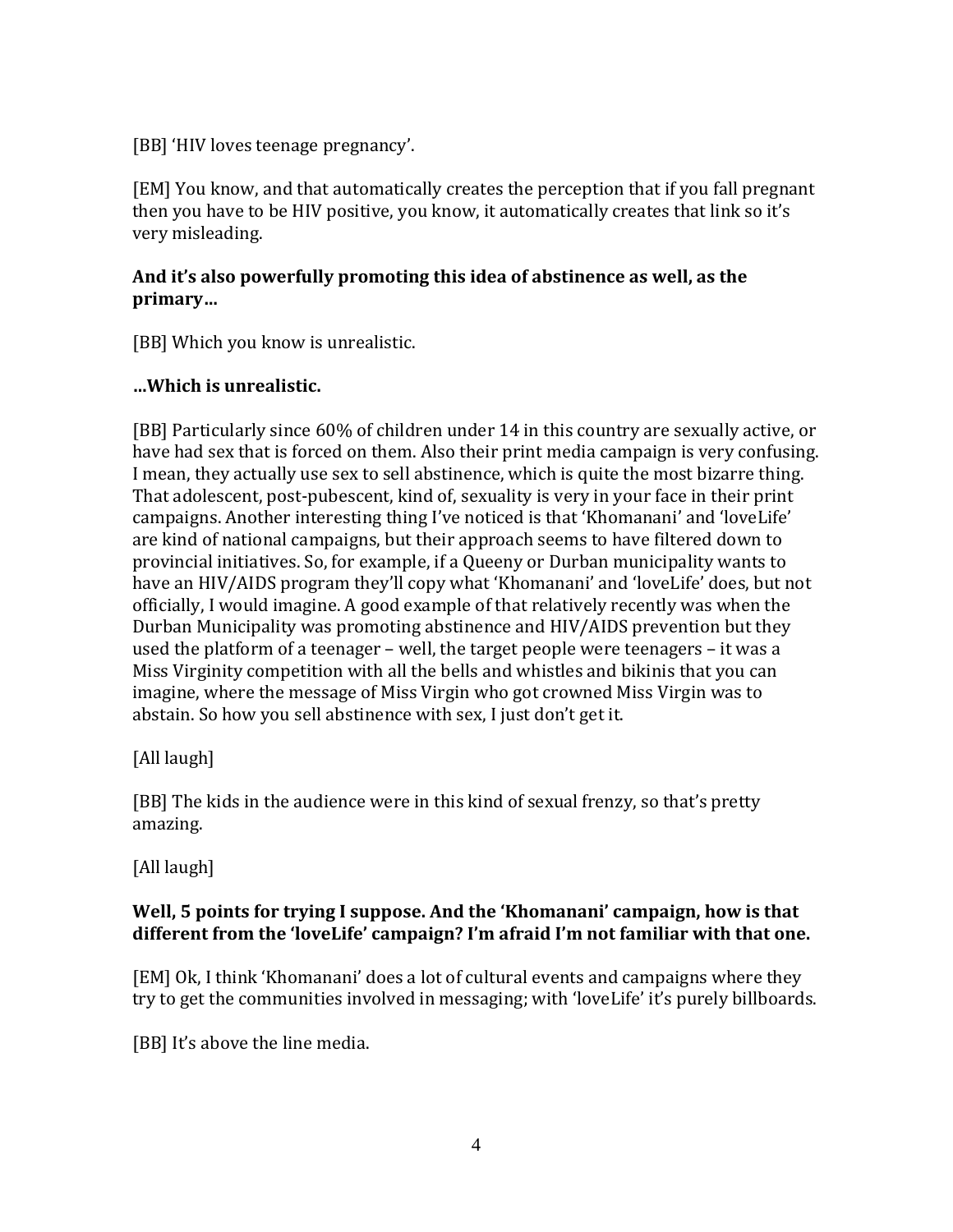[EM] It's billboards. 'Khomanani' has service points, service stations, drop-in centres, counselling points; with 'loveLife' it's a lot of messaging through billboards and I'm not sure in terms of their community programs, what they actually do.

### **So 'Khomanani' has a treatment aspect to it, not just prevention?**

[BB] Well, 'Khomanani's' also involved in the roll out, in the messaging of the awareness of the roll out of ARVs and they publish extensively on that.

[EM] Guidelines to the ARVs and treatment, yeah. 'loveLife' is more prevention.

### **Ok. A broader and possibly more difficult question: I want to know where you sit in terms of the ideas about why the HIV epidemic has got so far out of control in South Africa. Can you pinpoint the three primary reasons for the very high rates of HIV infection and the difficulty that South Africa has encountered in reining the infection rate in?**

[EM] [Pause] I think this would be a very biased comment, but my first comment would be that I think South Africa tends to apply more Western models in a South African context without taking into consideration the cultural factors. A typical example would be the ABC strategy, where we try to…

[BB] You know that?

#### **Mmm.**

[EM] …implement abstinence, be faithful and 'condomise'. And I know a lot of NGOs even for that matter are kind of sitting on the fence – do they actually please their funding bodies in their messaging and give them what they want [i.e. the 'ABC'] or do they message what they think is more effective? For example, if you're getting funding from the United States or any other country – and their strategy is the ABC strategy – if you as an organisation support a different approach, would you comply with the funder's strategy to get the funding? I consider that as one of the biggest problems in why our messaging, our attempts in prevention, is not very effective. We are still struggling to align our own experiences with the Western models and funding opportunities in HIV prevention. We don't really take into account the cultural context. Consider, for example, being faithful to a partner in the ABC strategy. South Africa has a culture where it promotes polygamous marriages, so how do you, in that effect, promote 'be faithful' when your culture doesn't necessarily support that? South Africa as a country needs to work through these challenges. It appears that the way forward is to revise our strategies and to make it more culturally specific but we also don't want to be guilty of cultural nostalgia.

### **The contradiction there is that America is imposing the ABC on other countries, yet they never, when they were controlling the epidemic in the 1980s, used that strategy! They controlled the epidemic in the gay population by gay men talking**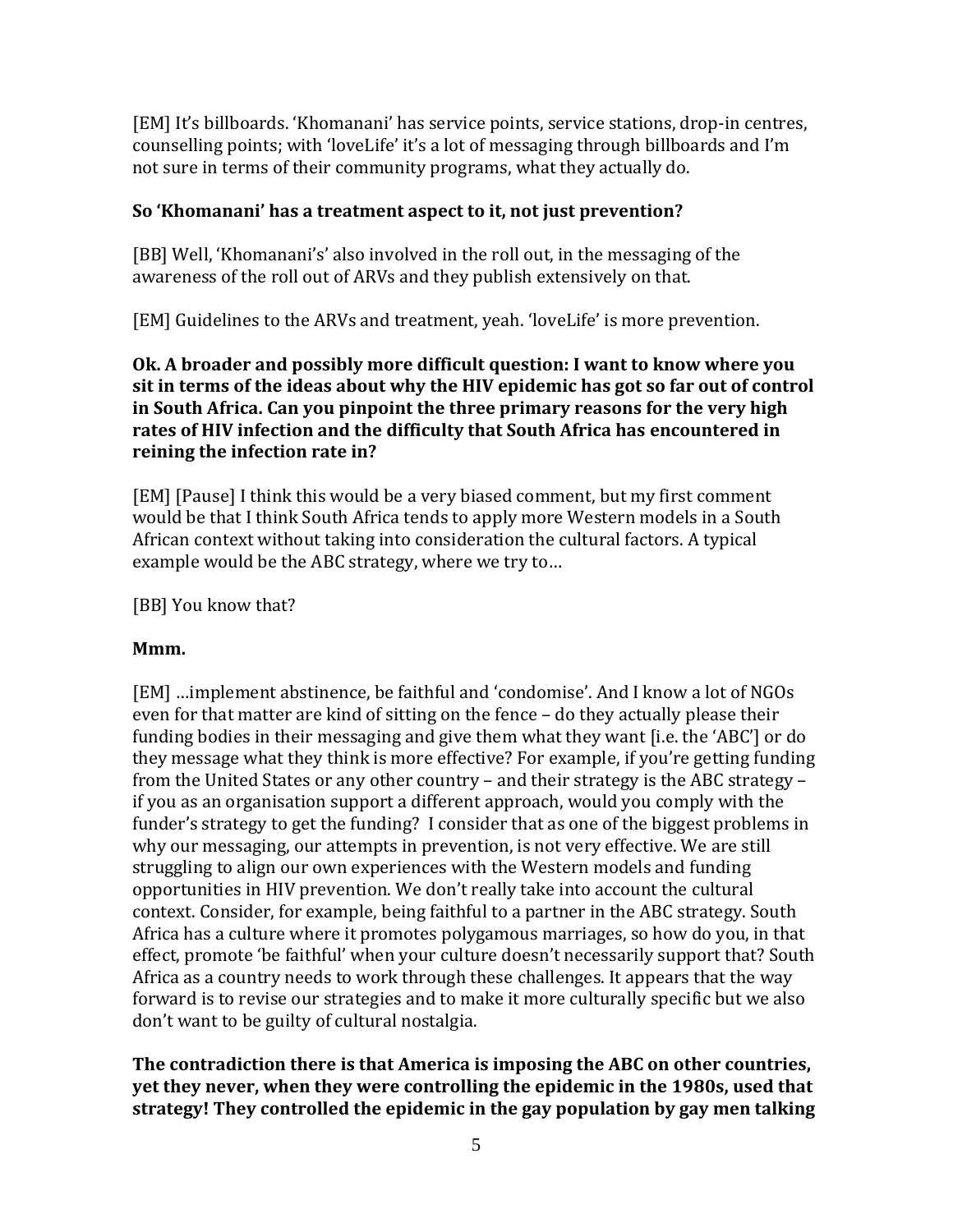**about sex and using it really positively, and saying, "Yes, go out and have sex but just use condoms"; they put the C right at the front. It was actually Uganda that was experimenting with the ABC which caused America to say: "Look, it works, therefore we're going to apply it everywhere else" and now that's how they tie their funding and it's a shame…**

[EM] It is, but if you also look at PEPFAR [the U.S. President's Emergency Plan for AIDS Relief] funding, they agree to the ABC model but not necessarily the C part of it, they would rather go with A and B and if, and only when necessary, the C component (however there is discussions that this is now changing). But what happens if people are sexually active and they need to condomise? So what happens if you need to actually encourage people to condomise, what do you do then?

[BB] Yeah, I think, piggy-backing on that whole cultural context thing would be stigma and discrimination, and inevitably gender empowerment and advocacy, you know, all the way from self advocacy to community advocacy, political advocacy and so forth. We do a lot of work with HIV positive people – children and adults and also obviously communities that are affected by HIV – using participatory art making techniques, and what we find is that they don't disclose because of the stigma, and that stigma is rooted in culture. Women are much happier to disclose than men; women are disclosing, going to clinics, getting ARVs, and bringing them back. The men know they're sick so they confiscate the women's ARVs and they get on treatment. The woman is [now] not on treatment so her baby [becomes] positive through mother to child transmission. This kind of chaos emerges because of male chauvinism, you know.

We're very careful when we produce literature. We're busy publishing a book at the moment called 'Our Virus'; it's a book produced by nine HIV-positive ten year-olds. They've done all the artwork, they've written the storyboard, it's all about their lives, it's all about adherence, well-being, management, and diagnosis. We found – we would much rather have communities message their own disease. I've also found that at the World AIDS Conferences, when we were lucky enough to go, and the South African AIDS Conferences, is that people living with HIV are sick and tired of being talked about and they really, you know, need to do their talking. But when it comes to prevention, yeah, culture is big. [Pause] Cultural understandings and cultural perceptions of things, as well.

### **It's difficult, though, for them to do the talking for themselves if they're reluctant to come forward and to disclose because of threats of violence or discrimination etc. I mean, you have to get that – the human rights structure – right first; that they're going to be protected if they come out and disclose.**

[BB] Exactly, and that's why I'm quite tired of people saying, well, "cultural context, cultural context". What does that actually mean? We work within a unit of HIVAN; the unit is called 'Communication Arts Advocacy and Networking' and our primary goal is to first contribute to a culture of human rights and then contribute to a better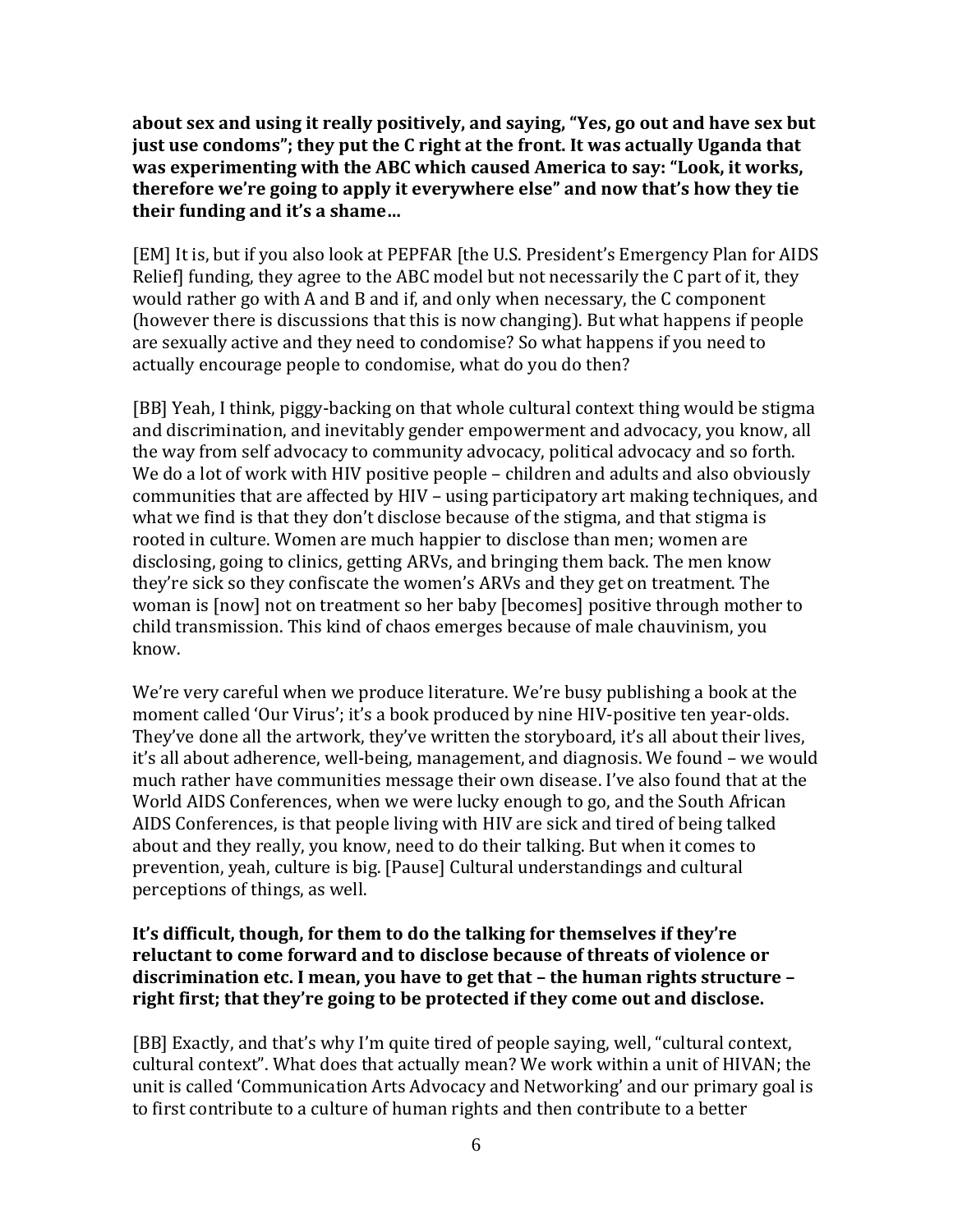dispensation for people living in communities affected and infected by HIV/AIDS. All of our work is human rights based first, and self-advocacy based, and then we move from that; in fact, we seldom start with HIV when we're doing body mapping workshops. We recently did a body mapping workshop with 34 home based care trainees – they're in a training course – and we took a day – HIV only comes out much later in the day. The right to expression and the right to advocacy comes first, and people really do open up if you provide that kind of space.

### **If one of the big problems in South Africa is the power imbalance in relationships and gender relationships, how are you going to go about changing that? And, by trying to change that, are you changing culture? You're actually taking a stand and saying "This culture is bad", which is a problematic thing to do in this country.**

[BB] No, you're not changing culture. I mean, we have a culture of human rights already, we have a constitution and it's a very good one as you know, and it's not so much about awareness of human rights as access to human rights. Most of these communities don't have access to human rights. As an HIV/AIDS organisation, we're busy writing what we call knowledge clusters that are, kind of, binary mind maps, if you will, very visual, on how to access a child grant and how to access a birth certificate, because if you don't have a birth certificate you don't have an ID document, and if you don't have a birth certificate you don't get a child grant and if you've got six kids and you're HIV positive, that is a huge problem. So accessing human rights in a practical way becomes the first step to wellbeing management. You can't talk about [drug] adherence without wellbeing and you can't talk about wellbeing without access to your basic rights.

[EM] Picking up on what Bren said, I think that is a challenge. Firstly, you've just got to generate awareness that this is their right and then you have to provide the means for them to access it. We're working on this project with orphans and vulnerable children, trying to teach them how to get their birth certificate and how to access their child grants; even if they are aware, how do we make it available to them?

#### **Ok, so you're looking at possibly intervening in smaller aspects of the epidemic, rather than going straight for how do we stop men demanding sex whenever they want it from their wives and children even as well. You're saying, we don't like that, but that's a more difficult thing to try to challenge, let's work in the area of human rights that we can make a tangible difference and offer services.**

[EM] Like, for example, if a woman doesn't have a source of income at home and she's single, she doesn't have to be dependent on the man and just apply for her grant 'cause it's a human right, you know, she has access to those child grants. So by getting access to what's accessible to her, it empowers her, so we can't necessarily create that form of empowerment directly but we can use other means around it to impact, yeah.

[BB] I think you're referring to lobbying at a much higher level, the party political level, and there are groups that do that, and one of our objectives is to create forums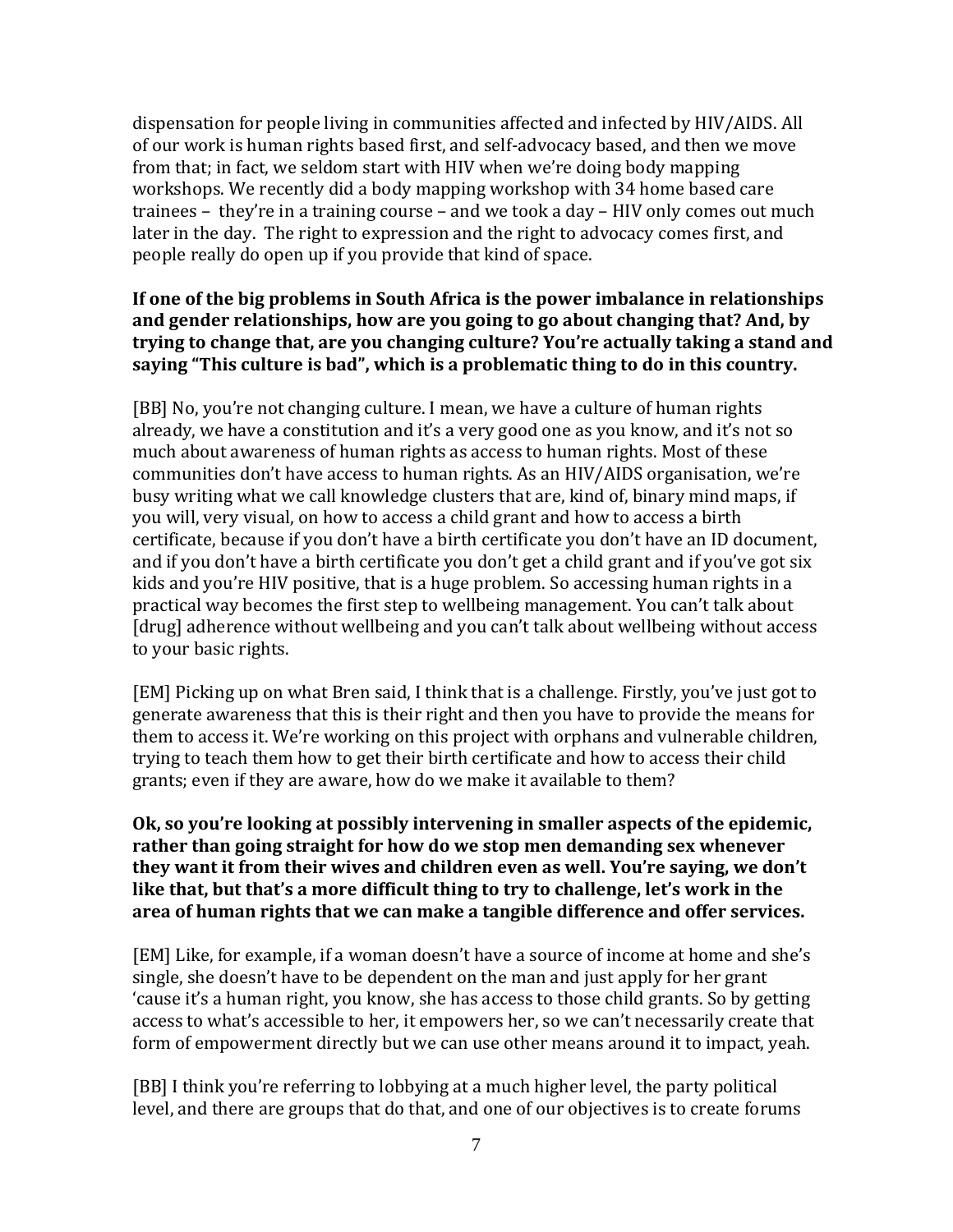and opportunities for networking where there's strength in numbers and we do try to present issues at regional forums where we invite organisations of similar minds, you know, similar like minded people, but it's difficult. Political change, you know, in our democracy and in most democracies I imagine, ultimately happens at the polling booth, you know, you vote with your feet. And we have a very strong, one party democracy that has very fixed ideas on HIV/AIDS. I was just reading a somewhat satirical article in the *Mail and Guardian*. It was about Chris Roper, who – we've got a deputy vice President who thinks she can get rid of HIV/AIDS after raping someone by having a quick shower, and we've got a Minister of Health who thinks ARVs are a bad thing and that African potato and a whole lot of garlic will do the trick. So, I mean, how are kids supposed to deal with this when this is our leadership! [Laughs]

### **It's funny…**

[BB] I won't be half a moment. [Leaves briefly]

### **People I have been interviewing this week seem to be avid readers of the** *Mail and Guardian***, yet it doesn't seem anyone else in South Africa is.**

[EM laughs]

**There's this great critical discourse and the** *Mail and Guardian* **is inspired by this, but when I see the average person on the street, they're reading the** *Sun* **or the** *Star* **or the** *Argus* **or something like that. It's a shame, 'cause the** *Mail and Guardian* **seems to be a very decent paper.** 

[EM] Oh, it is.

[BB] Absolutely.

### **Tell me a little bit about why Artist Action Around AIDS was established; I think the actual groups and the idea was established in 2003. What was the motivating force for that?**

[EM] Your question, Bren.

[BB] Yeah. At the time, HIVAN was not the five units it is now. HIVAN was set up by Professor Coovadia, he's a biomedical scientist, doctor, and Professor Eleanor Preston-Whyte, who is a social anthropologist, directly after the 2000 AIDS Conference in response to that initiative as an initiative of the university. And Preston-Whyte, as a social anthropologist, has always been enormously interested in culture and specifically visual art, just as a personal thing I think, and she heads up, and still does, the team of social science researchers. And it was a very informal and nonacademic kind of setting up in a way; it wasn't a grandiose proposal or concept at all. In fact, she approached me as I was the curator for the 13th World AIDS Conference, which was held here in Durban. We had an extensive cultural arts program. I think I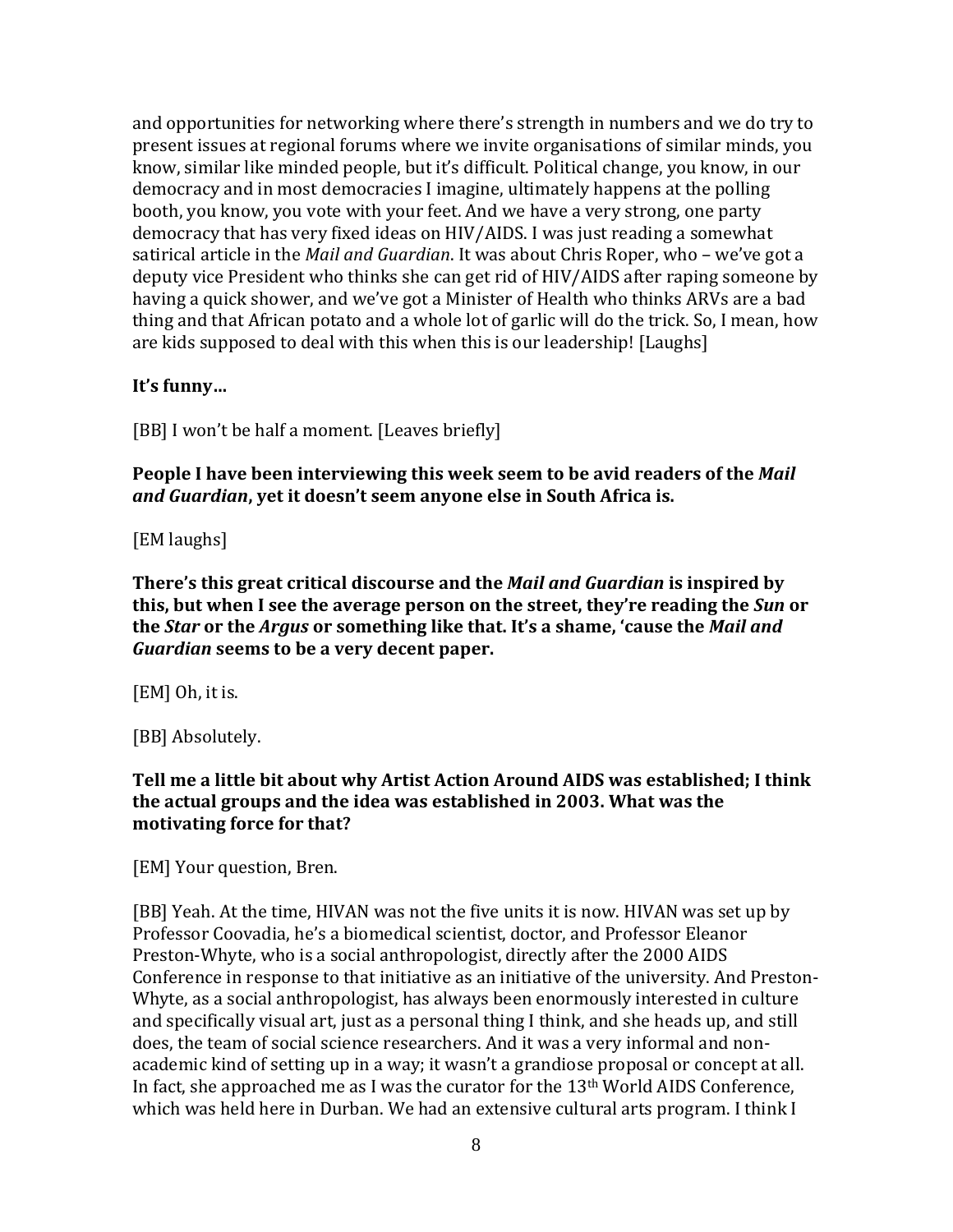curated something like 32 exhibitions. We used every space – from the city hall to every broom cupboard – that was available, and I had consulted with Eleanor quite extensively in that process. She then approached me informally and said, "Bren, you know, it's time we had another exhibition that dealt with issues and challenges surrounding HIV/AIDS," and that's how it was born. Essentially Artists Action Around AIDS was formulated as a large scale, multimedia, visual arts exhibition, not as a campaign or as a program, and it's just grown from there.

As to 'why', I think because, at the time, there was this whole 'Break the Silence', kind of, campaign – that was the theme. As you probably well know, each World AIDS Conference has a theme and it tries to pick up on the aims and objectives of the last one and considers what has been achieved and so forth. 'Break the Silence' put emphasis on getting HIV/AIDS out of the closet and into the public domain. And then it grew. We realised that it wasn't only about artists. There was a huge debate I attended at the World AIDS Conference in Bangkok that got completely out of hand because they had a vast program called the Silabha Art and Cultural Program, which means 'the art of' in Thai. The debate was about whether people who were, or were not, HIV positive should be allowed to make art about HIV/AIDS. The notion was that only HIV positive artists had the right or the knowledge and insight to comment on HIV and AIDS. And it got very heated. It even got so bad as to suggest that there should be a little tag on every artwork that says whether you're HIV positive or not as an artist, which of course sent me right over the cliff.

[All laugh]

[BB] I had to put my hand up and say, "Well I'm from Africa and in Africa we don't sort or label people black or white anymore".

[All laugh]

#### **Is it possible that that sort of argument was being led by the Americans?**

[Pause]

[BB] And the Canadians.

#### **Yeah, North Americans.**

[BB] I'm just thinking back, and I'm not going to name any names, but yes, that's exactly what was happening.

**And it's just very typical. These are fights that Americans had 10 years ago and, you know, stuff about exploitation of people with AIDS and using them as passive subjects in art etc, etc, and they had the fights about why you needed to disclose, you've got to be out there and be an activist and that's disclosing. Absolutely fine in the United States where you have civil rights and you're**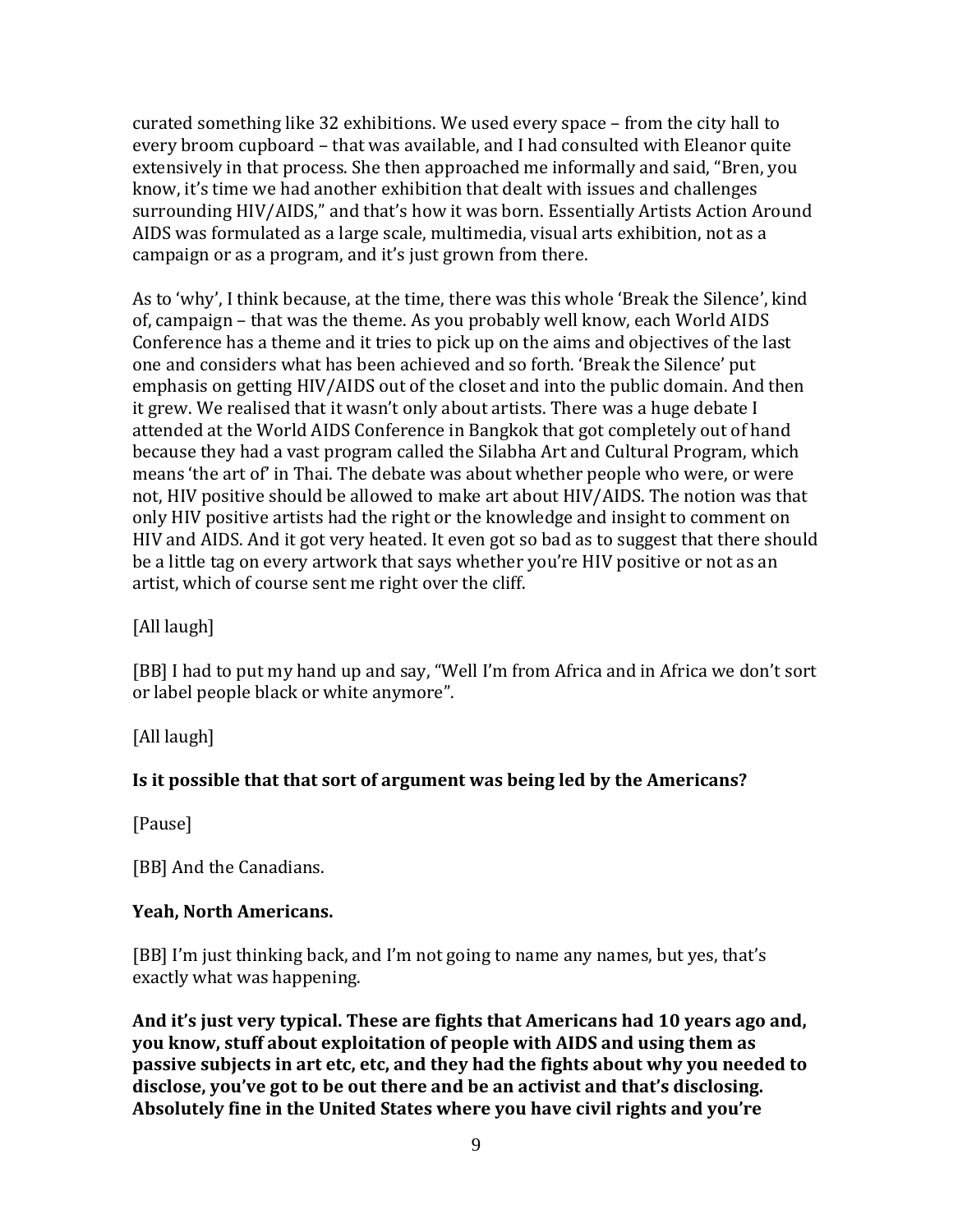#### **protected under all sorts of laws and you've got access to ARVs, and if you disclose and get tested there's actual outcomes for you. Not the case in many parts of Asia and Africa.**

[BB] For me, that was never an issue. That AAAA [Artists Action Around AIDS] exhibition was very useful, I think. It opened in the Durban Art Gallery and ran for many, many, many months and then went to the Tatham Gallery, Pietermaritzburg, another national gallery, and then we took it up to the Africa Centre, which is the Centre for Health Population Development Studies up at Matubatuba, it's a United Nations UKZN building, a beautiful space. Some of the work was clearly about HIV but had nothing to do with the artist being HIV positive and it wasn't meant to. Some of the work was deeply, profoundly, about being HIV positive, like the body maps by women from Khayelitsha [a partially informal township in Western Cape] and the 'Long Life' project and so forth. But then, as a kind of response to that I felt – and just sort of looking at the public responses as well over those many months and lots of walkabouts and people writing in the books and what have you – there is a huge difference between people who are HIV positive making art as a tool for self advocacy or messaging or expression or human rights and artists, kind of, commenting on HIV. That's where HEART was born, H-E-A-R-T, which was our other program which stands for Highly Effective Art. I don't want to be categorical about this, but broadly speaking Artists Action Around AIDS is about artists of every description interrogating the issues and challenges surrounding HIV/AIDS without being HIV positive, whereas HEART – Highly Effective Art – is about community based, participatory workshop based development using participatory, often therapeutic, art making techniques with HIV positive adults and children.

[EM] It is more community [i.e. people living with HIV/AIDS] driven.

[BB] Exactly. I remember thinking to myself, you know, if people living with HIV are sick and tired of being talked about, it's time we actually took this whole process to infected communities and say "Hey, don't you want to get involved in these participatory processes?" which we use.

### **Looking at your website now, that seems to be what you're most heavily involved in now, in the HEART program, rather than curating exhibitions by external artists.**

[BB] That, I think, is partly because that's the sort of funding we've received at the moment.

[EM] What we try to do with the HEART program is our participatory workshops and 'train the trainer' workshops and body mapping, and then with Artists Action Around AIDS we try to exhibit the body maps, but that obviously depends on funding. So that's how they link, 'cause HEART does the training of the people who produce the art and it's art and narrative therapy, whereas with Artists Action Around AIDS we're exhibiting the work. But, as I said, it's dependent on funding.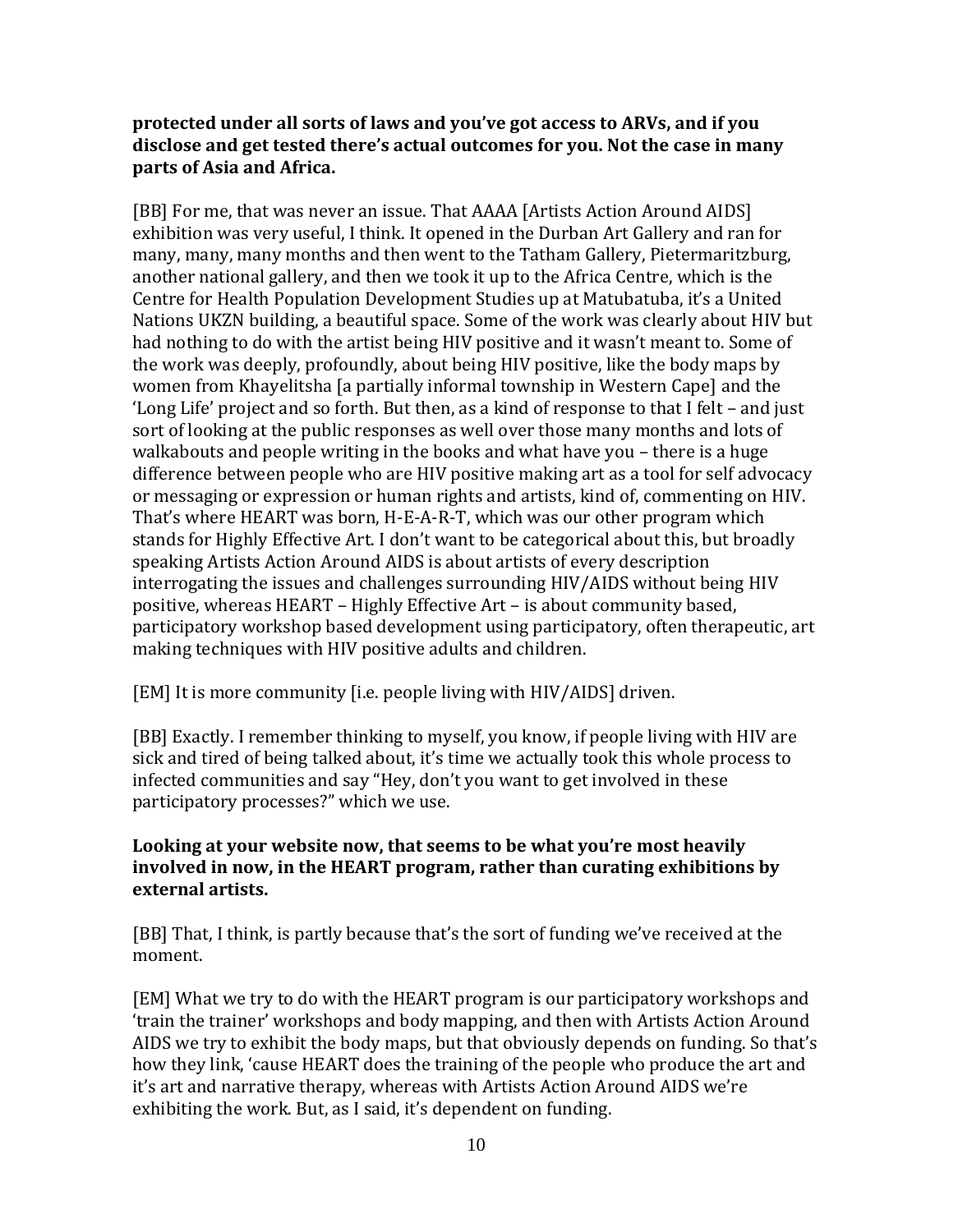[BB] Also, we don't just want to be involved in archiving and documenting what's happening. We thought we would really like to put a focus this year on getting out there into communities and creating works with them. So we're busy with the publication of this children's book, we've been actively involved in training groups of child care workers in participatory art making techniques with vulnerable and HIV positive children, we've done training of home based care workers in the psychosocial, and using art making techniques as a tool for understanding psycho-social issues and with their patients in a home environment.

#### **You said these are, sort of, art as therapy techniques and I know you've been involved in the body mapping workshops and you've done some photo voice stuff as well. What about the memory boxes? Are you involved in that, or is that Jane Solomon's project?**

[BB] Jane Solomon is actually a good friend of mine; I was at Varsity with her. She's also been very instrumental in the establishment of the Cape Town body mapping project, 'Long Life'.

[EM] She works with memory boxes and body mapping.

[BB] Yes, we have done. We had an intern recently and she did memory box work with the kids at Sinikithemba HIV/AIDS Care Support Group, which is in McCord's Hospital down the road. We've investigated and read and researched and documented [the memory box method] and, I think, there's recently just been a book published by Phillipe, what's his name?

[EM] Phillipe Denis. He is a Professor of Theology.

#### **So when you do a, say, body mapping workshop, you have a medical professional as well and an art trained person, an artist, working with you?**

[BB] It depends. There's two ways that we go. If, on the one hand, we're working with HIV positive people, then we do.

[EM] But if we're training…

[BB] But if we're training people to go and do the process in their own communities, then no.

[EM] For example, when we took away eight HIV positive children to do the first book in the children's resource book series and we used different art making techniques to get them to tell their stories about treatment, adherence, disclosure and diagnosis – to basically share their life stories – then we took a psychologist, a social worker and a counsellor with us.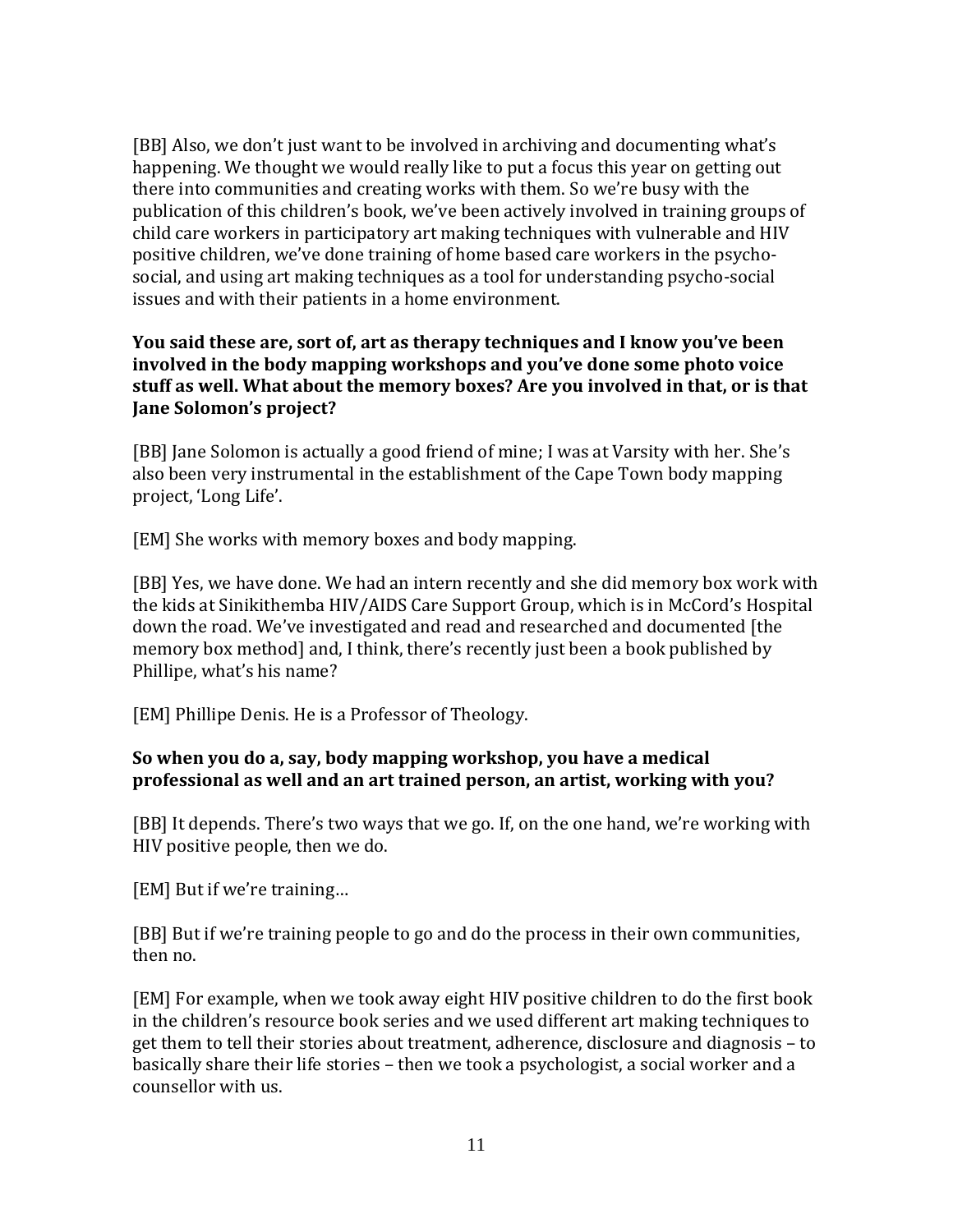[BB] And a medical doctor.

[EM] And a medical doctor.

[BB] I remember. Janet?

[EM] Janet Giddy, yes. So we had all of them with us with those eight children throughout the workshop days, so, you know…

[BB] Some of them were quite sick.

[EM] …yeah, we'd take them on a Friday and bring them back on a Sunday, but throughout the day we had the psychologist, counsellor and social worker.

[BB] We stay with them for the weekend, we go away to an adventure retreat and then they go home for two weeks and then we have another weekend with them, then home for two weeks. So it's not just like a one-off day. We really have to look after them.

[EM] So we're basically writing their stories.

[BB] Not to mention all those pills.

[EM] But if we're training trainers, then no, we don't take counsellors and psychologists.

[BB] Their whole backpacks are filled! One little guy arrives…

[EM] Open their bags, and clothes…

[BB] When you get them in the Kombi you have to say "Show me your pills, I want to see exactly what you're taking, that you've got them all, that they're all in the right bottle". The kids take these huge backpacks and they're filled with nothing but pills! [Laughs]

# **That's a lot of responsibility. No clothes…**

[BB] No clothes, just pills.

[EM] Open the zip and out pops the pills.

[BB] We do that here with them as well.

**Someone might say, well, these are HIV positive children, what is the point in empowering them to tell their story? Someone might say what is the point in getting them to think about ideas of stigma and discrimination – they're going to**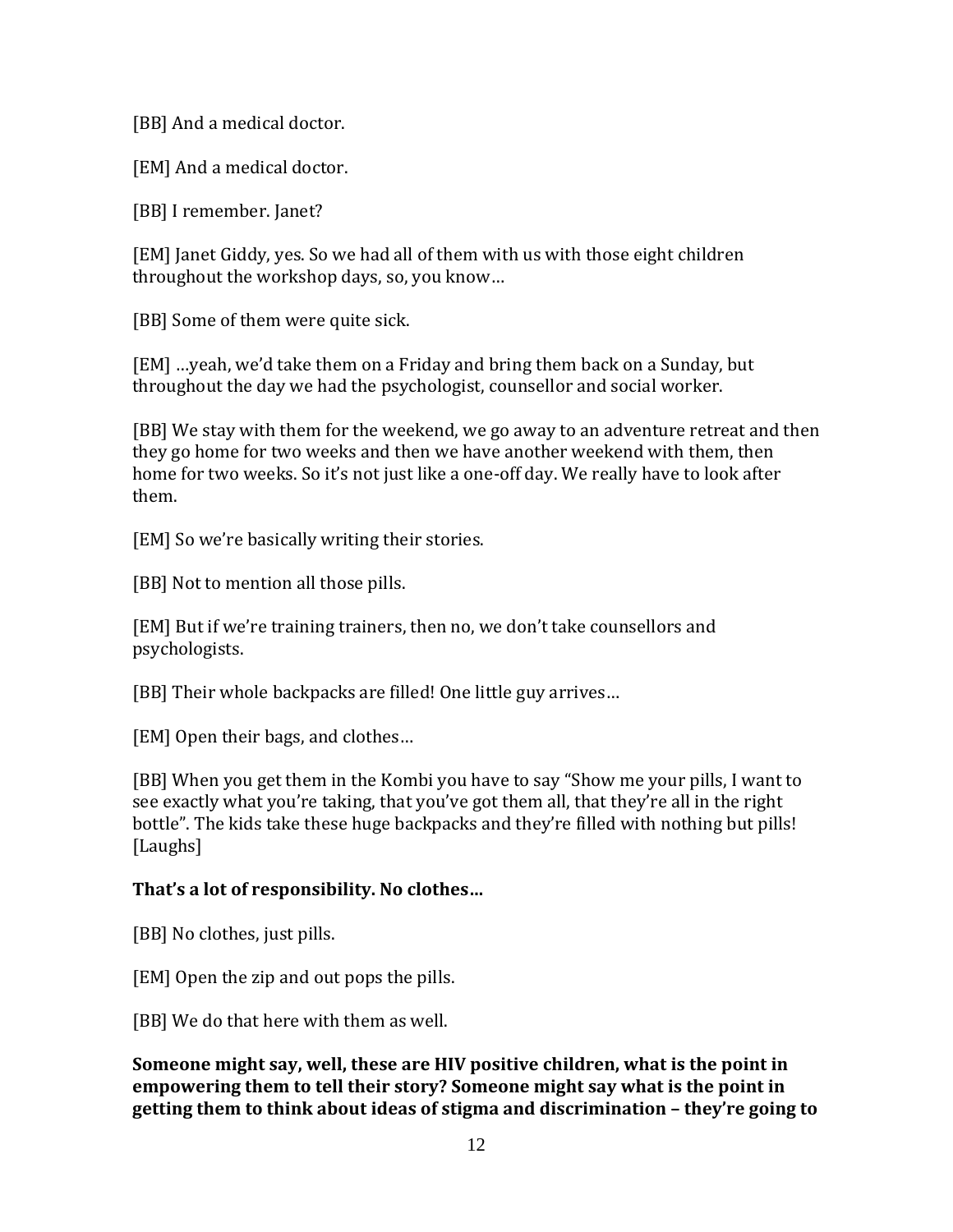#### **know about that anyway, you know. Shouldn't our attentions be focussed on people who are HIV negative, to make sure they don't become positive? What is the benefit of doing this work with HIV positive people?**

[BB] Well, they become the PC cases and they know that. Ok, firstly, it's a human rights issue for me, because it's an enriching experience for these kids and enormously therapeutic, it empowers their lives and it makes their lives a better place. OK, that is number one. And we are fundamentally focussed on – even if the book doesn't get published or even if we don't go to a publication stage with this book – that that process is fun in its own right. So number one, it's an enrichment experience for the kids. Number two: by publishing the book of their work, we then distribute those to 3,000 to 5,000 ARV rollout points and collects.

[EM] Hospitals, clinics and schools, yeah.

[BB] Because the book – separate from the process of making the book which we think is all fine in its own right – is meant to be a tool for newly diagnosed children. It gets used by a guardian or a health professional to counsel the child after diagnosis. We're doing this because what we found certainly with these kids and many, many, many other kids we've worked with is that they're not told – they're diagnosed, but they're not told what their status is or what that means, partly because people don't know what to tell them. The medical professionals know all about HIV but they certainly don't have a lot of experience in messaging that on a child friendly level. So these books are necessary and they don't exist. I mean, there are a few more coming out of the woodwork now, like a recent one which has just been presented called *You, Me and HIV*. It's a brilliant book, it's not written by kids, it's written by adults and graphic designers…

#### [EM] *Brenda has a Dragon in her Blood*.

[BB] Yeah, *Brenda has a Dragon in her Blood*. And it is published for that purpose, but it's primarily meant for use in school groups and it's about transmission, it's about HIV, it's about prevention. And, I mean, to pitch to a child that's just been diagnosed with HIV about prevention, I mean, you need to obviously because they're infectious and they need to know about that, but at the same time living with HIV is what it's all about for them. So, yeah, that makes the purpose of the book. That's the purpose of working with children 'cause we could just write that stuff ourselves, but it is so much more powerful and rich when it's coming from the children themselves. And these children – we've come up with interesting process – well, we think interesting and innovative processes – because it's not biographical, this is not little Sipo telling the story of his life living with HIV. We've also recently published a book called *Babiza's Story* – and we'll give you all these things – which is the story about Babiza. Babiza is not HIV positive but his Mum is, and the art making techniques and narrative story telling techniques relate the story of his Mum's sickness. But this book is not autobiographical or biographical in any way, shape or form. These children create dolls, they make dolls that become their personalities and then the dolls message [i.e.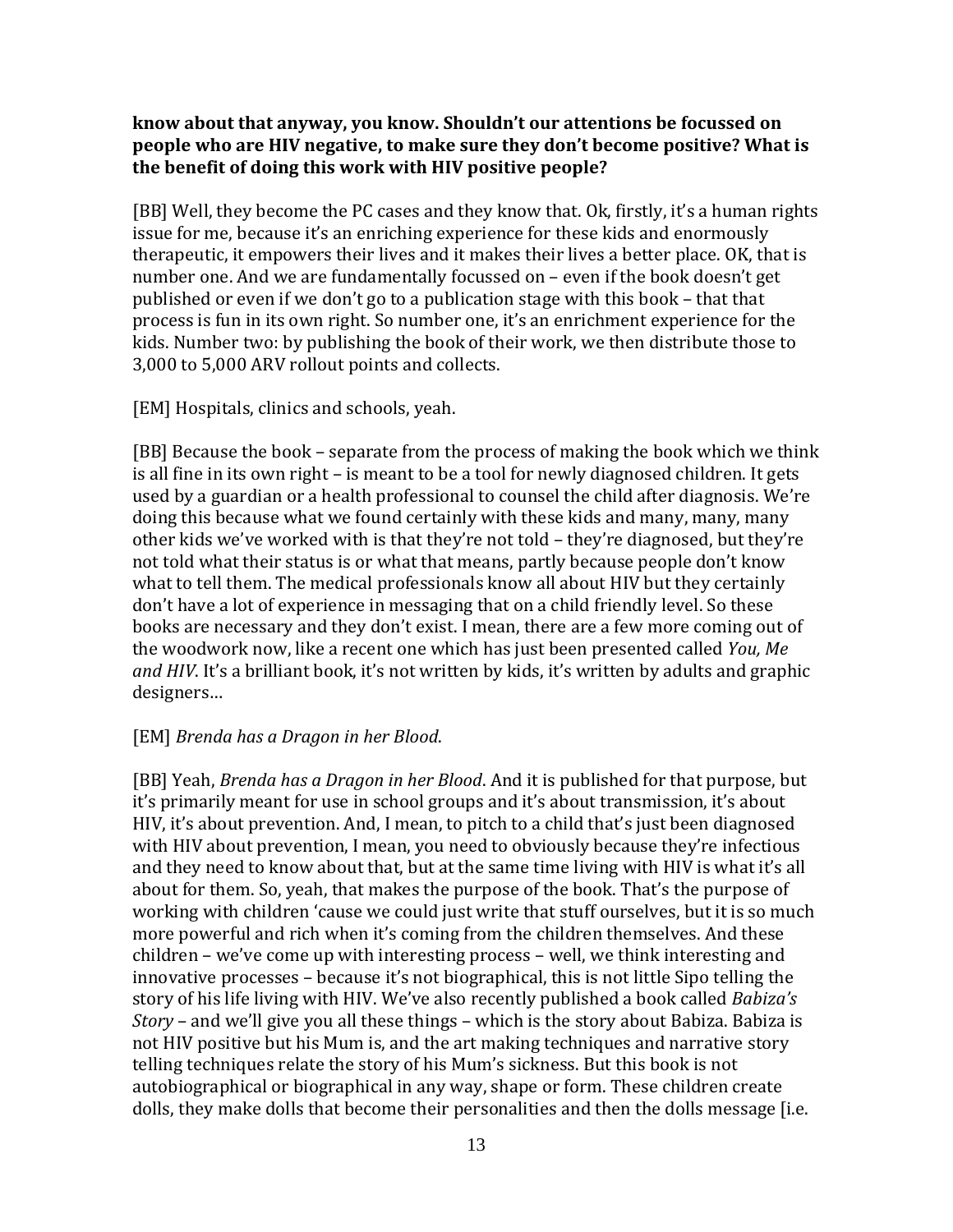narrate] the whole story with the paintings and the drawings and they storyboard the whole thing so it's – that whole process of art making and creating the dolls and transferring the, kind of a transformative process, you actually get whole lot of information that you wouldn't otherwise get, so, you know, that's why we do it.

## **Is it possible these would end up in primary schools and being read by the teacher to the classes, or things like that?**

[BB] Yeah, distribution strategies are always a nightmare but we aim to use the Department of Education, and there are a couple of NGOs that distribute books to vulnerable children. And then, of course, [we're looking for] other organisations, partnerships, we're big on partnerships, there's CHIVA, the Children's HIV Association.

[EM] And also Biblionef, it distributes books in the country, yes.

### **And you mentioned the idea of these kids going away to become peer educators. Is that just because they're more familiar with talking about their status and knowing how to deal with that, and dealing with other people's reactions?**

[EM] Being positive, yes.

# **That they then feel more free to talk about it to their friends.**

[BB] That's quite right.

[EM] I think it's the whole idea in terms of stigma and discrimination that they need to realise is that they're not the only one, because very often they tend to keep their status to themselves without realising that "Hey, my friend sitting next to me is actually HIV positive himself". And through the process of taking them to the workshops they are able to identify that it's a common experience.

[BB] And some of them set up support groups. I mean, this group – they came to us because we networked with the adults in the support group…they're about 800 strong at this particular hospital and these are their kids. But there wasn't an adolescent or youth/ child support group – they went back to the clinic and started one. They've got a room now which we help them with, with toys and a whole lot of art materials and a whole program with an intern from the UK who's working with them. That is a lot for a ten year old [to take on], but we also look at them understanding processes of facilitation and how we run workshops and we give them group facilitation roles in the process. I mean, by the end of the – it's a three workshop cycle – so after the sixth week and it's the third weekend, they facilitate and organise everything and the materials and…

**They have to grow up quickly, don't they? I mean, living with HIV is growing up quickly, but then, you know, dealing with this very adult, kind of, framing as well.**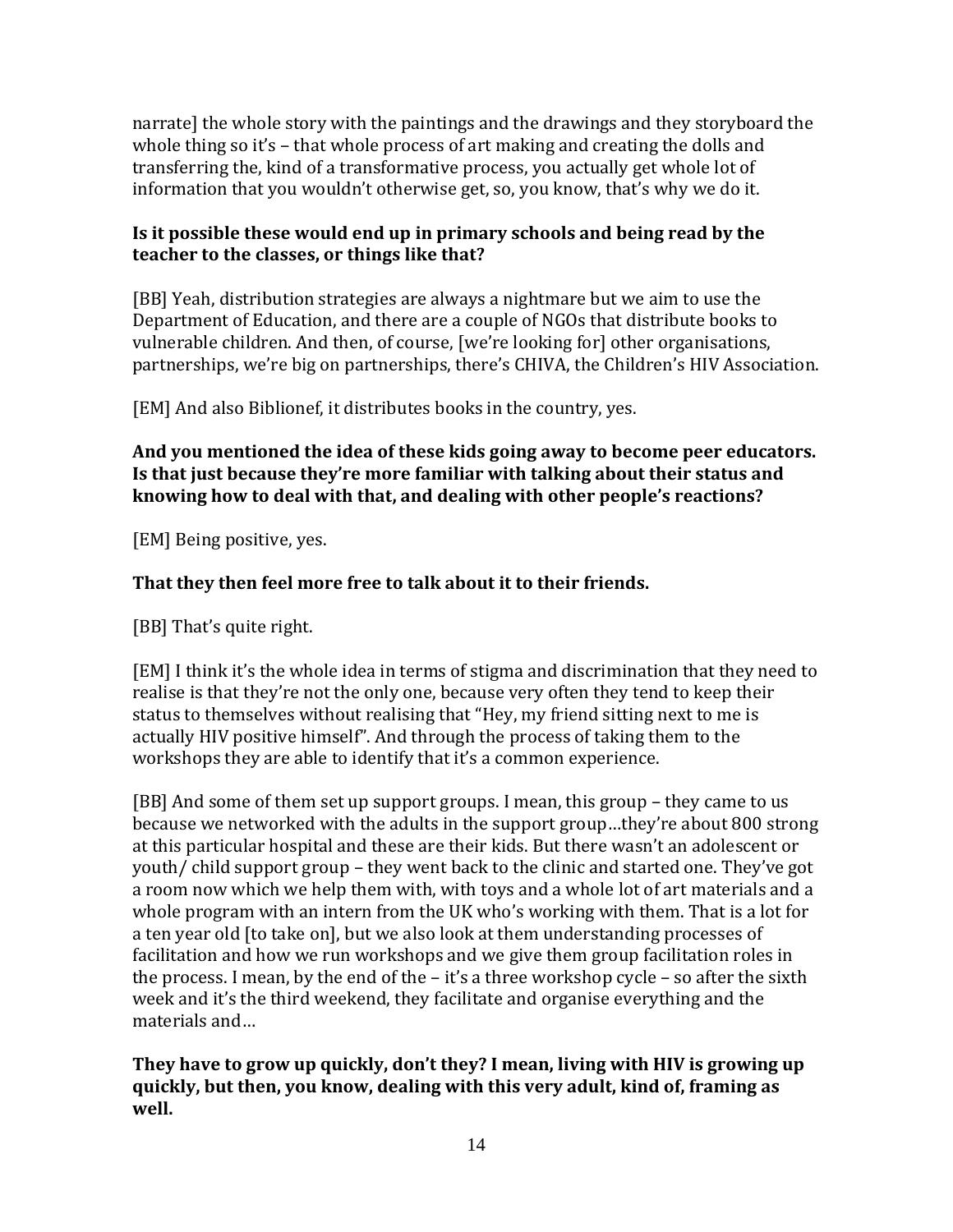[EM] I think the daily infection rate is like 1440 [people per day] and the AIDS deaths per day is 947 in South Africa. It's very hard.

# **It's huge.**

[EM] It's too hard to ignore.

# **So, these are kids aged about ten. What would be the youngest and oldest that you would work with?**

[EM] We worked with 10 to 14. No, no, 9 to 14.

[BB] Yeah. And then, of course, young adults as well. But bear in mind that we're part of the university so I think that, in a way, is what makes our project kind of unusual. There are other cultural arts projects out there, in fact, many; some focus on community murals, some focus on community theatre, industrial theatre and so forth, but we are involved in knowledge production also, as you know that's the product of universities. Although we're part of the Natal University Development Foundation, which is this building here, and it's the outreach wing of the university, our plans for next year are to focus more on research; we've been doing this for years and years now and we've got, like, 50 boxes of stuff.

# **So you're, sort of, evaluating now.**

[BB] Exactly. So we're looking for partnerships, mentor academics that have approached – we've approached them mostly, some of them have approached us – that will guide us in that and then publish.

Just jumping back: when you asked about the founding of Artists Action – not founding, 'cause we're not really registered independently – but we launched the exhibition with the Cultural Arts Conference (which we're going to do again, a much bigger one, now that we've got a bit more practice). It began with the Cultural Arts Conference. We had, I think, 35 or 45, which is small group, of artists, art professionals, curators, gallery owners, drama students, postgraduate culture & media studies students, the whole lot coming together for three or four days for this conference looking at how the cultural arts can impact HIV/AIDS. That, in a way, was the real seed of this whole development of what is now a whole cultural arts program. You know, we're big on feedback and participatory techniques; we don't go in and do, like, training, so we learn as we go along and that's how we built these various programs.

**It's interesting that when people talk about conferences in the academic world; it's like, "Oh, another conference", it's a talk-fest, nothing ever happens, they're expensive, World AIDS Conferences are incredibly expensive, massive, logistical problems and people, you know, don't think that things happen from them. But**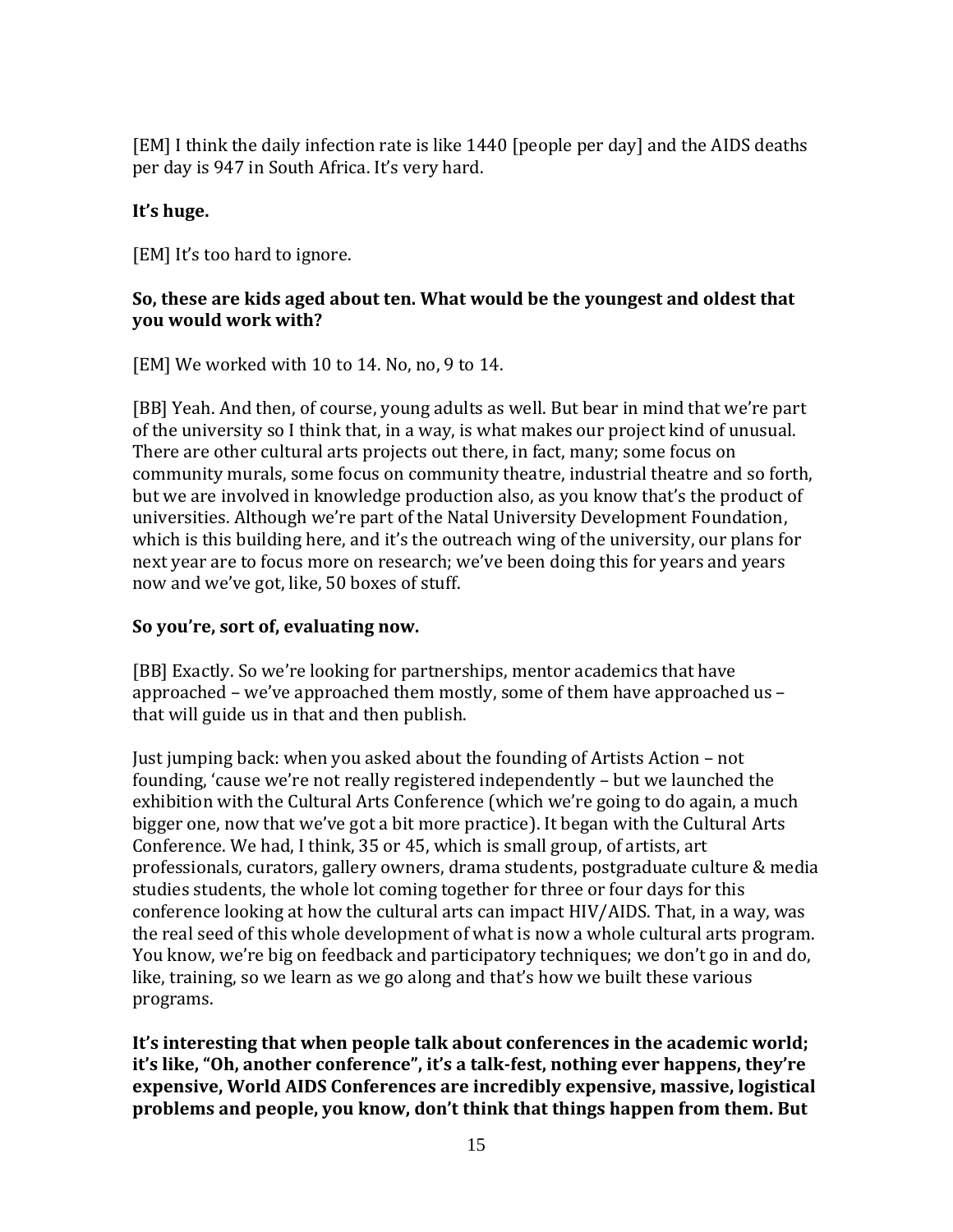**from that little conference that you had with 35 people this project has been born. From the World AIDS Conference you had in Durban in 2000, you had 35 odd art exhibitions and those things have carried on and community groups that were established, you know, show their art, have kept on doing that. So it's nice to think that there are those outcomes.**

[BB] We also don't loose contact with them, you know, we – Artists Action Around AIDS and certainly the Cultural Arts Program, CAP – are the platform for the, kind of, mobilising and lobbying. We are the platform for other organisations. So our vision for the next five years, I would think, is to become an association of organisations that are active in cultural arts and HIV/AIDS and then use that as a vehicle for much bigger party-political change, because we have a Department of Arts and Culture, national and provincial, that has got tonnes of money, I mean, they're forever hosting concerts and events that cost tens of millions per day, but they have not put HIV/AIDS on their agenda and they need. You know, we both have backgrounds in NGOs and I have always believed – in whatever NGO I've worked in – that it's not our job [to look after citizens]. Ok, by succeeding, we do ourselves out of a job, but we should be doing ourselves out of a job. It's their job. It's the government's job to do what we're doing and we should never forget that. If we get really good at doing it then they'll just turn around and say, "Well, you're doing such a great job we don't have to do it anymore". That's not a good situation, you know. We want to be good at what we do but we also want to lobby that they then take over what we do.

### **Just to pick up a couple of things that you've mentioned so far, just factual stuff that I'm not sure about - the ARV roll out points and all that: what is the situation now in terms of the number of people who now have access to ARVs?**

[EM] I think we've got it on our little…

[BB] We've got the stats there. Let me just get them quickly.

[EM] It's stuck on my wall; just bring it through. It's too many to remember and it changes all the time.

# **What about the situation…I know two or three years ago, three or four years ago, there was a fight for pregnant women to get access to…**

[EM] To get Nevirapine?

# **Yes, has that happened yet?**

[EM] I think yes, I think the fight for Neviropene is over. It's now more about the ARVs [anti-retrovirals], with TAC [Treatment Action Campaign] continuously fighting for people to be put on ARVs. I think the government has agreed to that now but the rollout process is very slow.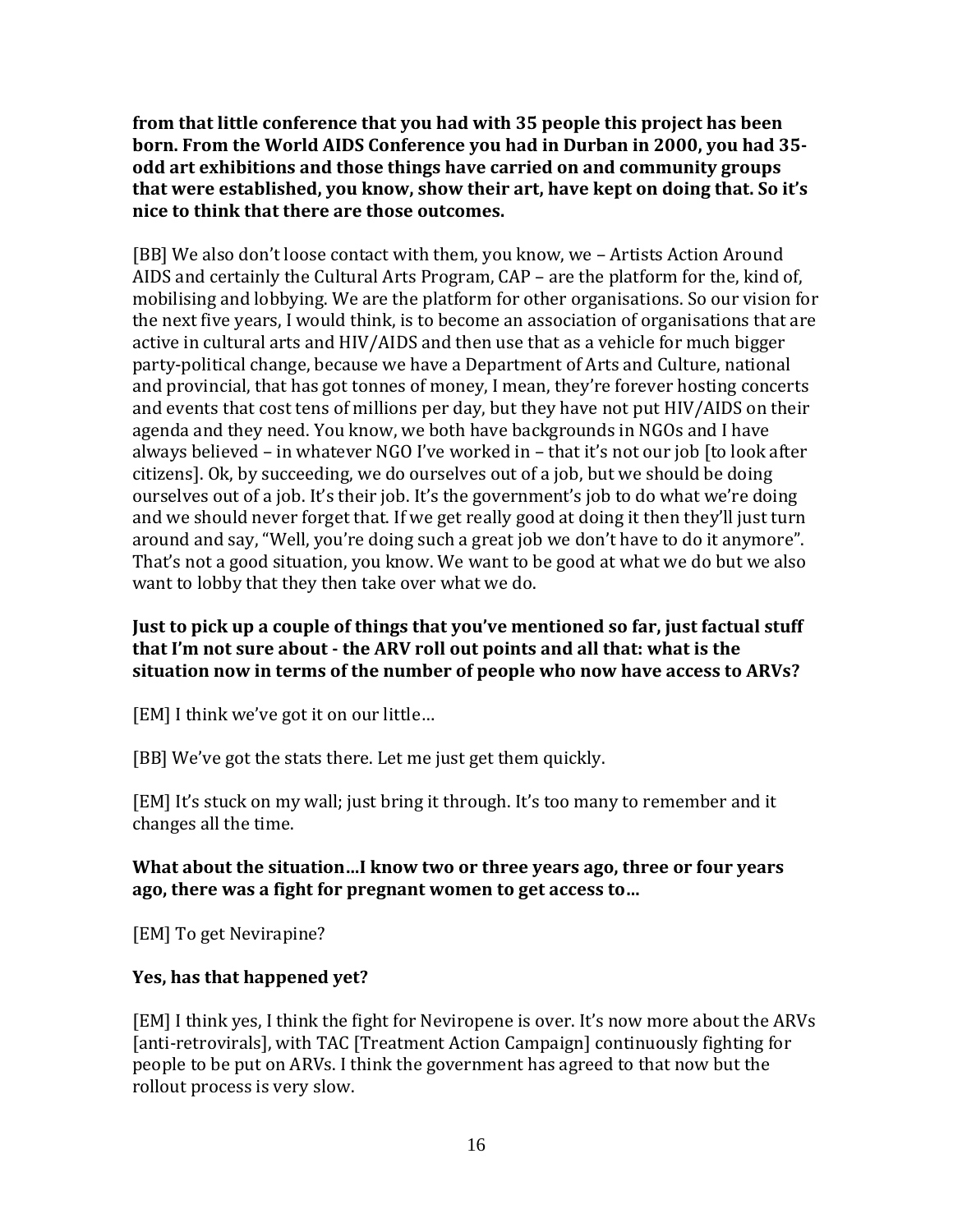[BB] Yeah, the total AIDS sick this year at the moment in South Africa is 576,900 and then of those, the adults that are not on ARVs are 502,000. On ARVs in 154,000, which is not a lot at all.

### **So what's that, 20%?**

[EM] Yeah. I mean, children…

### **And these are the ones who fall in that category of having 200 CD4 cells and opportunistic infections, so they fit the criteria of full blown AIDS and only 20% are on the…**

[EM] The rollout of ARVs for children is greater than that with adults. 'Cause there's 26,000 children with AIDS and 20,000 are on ARVs. If you look at adults, it's 502,000 with AIDS but only 154,000 on ARVs, which is not a lot at all. So the focus is obviously more on children.

### **And has there been, sort of, there's points where the people come and collect their ARVs…**

[EM] At the clinics.

## **So do they have to take them at the clinic or do they bring the drugs home with them and need to be responsible for taking them themselves?**

[EM] No, they take them home and you only go…

[BB] It's monthly.

[EM] Monthly, or is it…

[BB] It varies, we're not clinicians; it would vary considerably. I mean…

# **Are they free? Are they distributed free?**

[EM] ARVs are free, yes. Hence the slow roll out.

### **And they're the generic drugs that those court cases fought for, so they're much cheaper than the ones that are sold…**

[BB] There's a means test. I mean, you need to first sign up with that particular clinic.

[EM] And you have to have your CD count below…

[BB] What I'm talking about in terms of the welfare system, is a means test.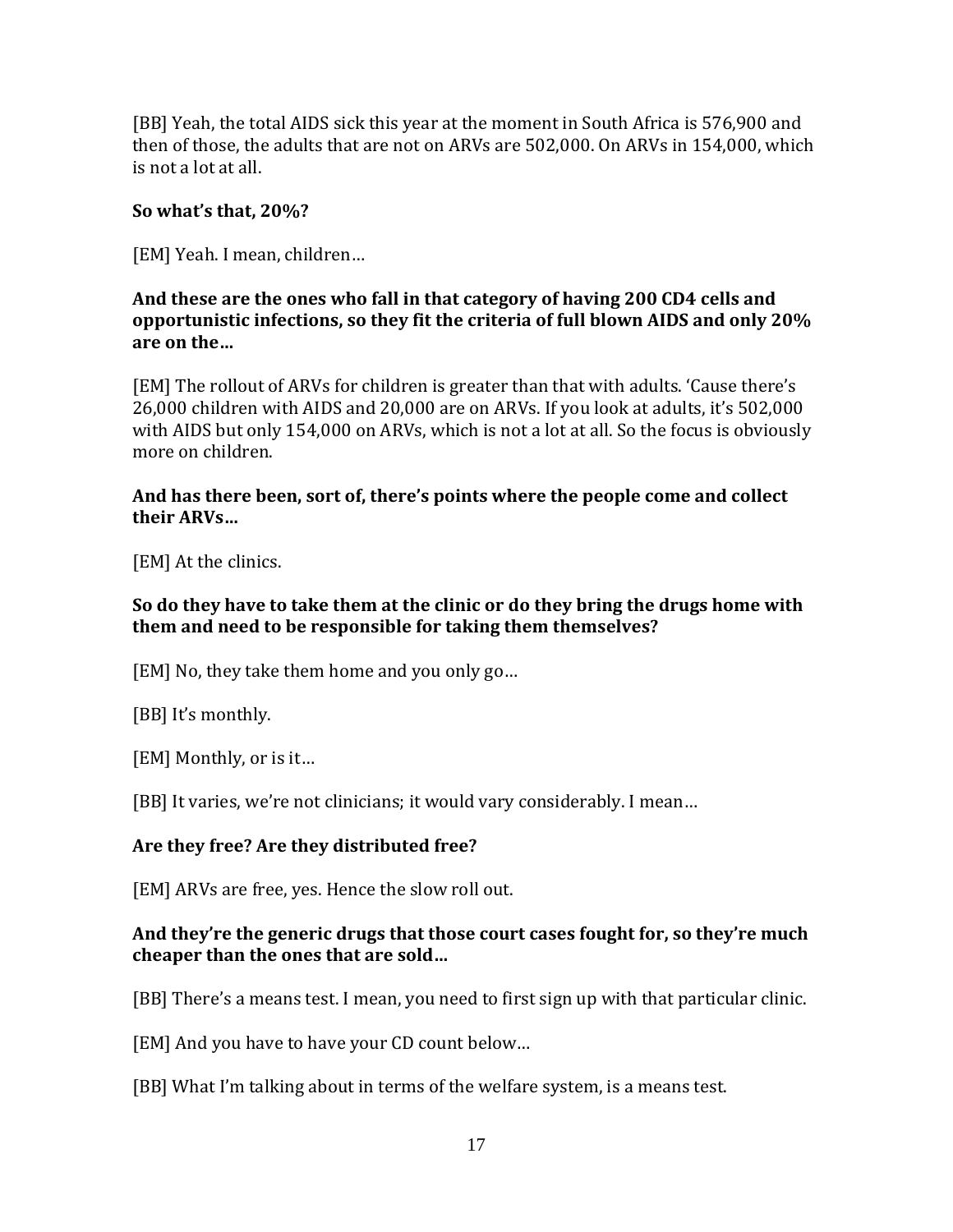[EM] Oh, ok.

[BB] You have to first, to sign up with the clinic and then do a means test and if your income is less than, you mustn't quote me on this, we know from child grants and things, I think it's – it depends on whether it's rural or urban, you see.

[EM] It depends. For a child grant, if you're living in a rural area you're income is less than 800 rand a month [in 2006] and in urban less than 1100 rand, or something like that.

[BB] In which case you then qualify for free ARVs.

[EM] Depending on your income, you qualify.

### **But you wouldn't have to spend your child grant on ARVs, that would be – that's separate?**

[BB] Yes.

[EM] It's an interesting question, yes.

[BB] I mean people with income seldom end up in public hospitals because they're really just difficult places to be. If you've got money you go to a doctor or you go to a private hospital.

### **So Judge Cameron for example would be going to private health care and he would be paying for his ARVs, he wouldn't…**

[BB] I can't say specifically, but I imagine...

**Likely to, yeah. And then, just going back again, we've talked about how the art making process helps, say, kids in your programs and the adults can participate as well – what does the general community get out of that? Ok, how does that affect the HIV negative community maybe? I'm going to call it the general community; it's a problematic term but…**

[BB] Yeah. Look, there's so many different levels of how these programs are functioning, you know, I mean, on the one hand you've got, when I say quasitherapeutic, we're not art therapists and these are not on-going counselling situations and when we have real problems we refer all the time and we do that quite often but there's a range from the, sort of, quasi-art therapeutic, kind of, enrichment process, then there's the use of the cultural arts in messaging, in large scale public festivals and campaigns which we've done on campus, we did 'Hope and Healing' – huge multicultural arts festival for a week – that that really impacts the whole community. Then you've got situations where arts and crafts are being used to create sustainable income, all right, which goes back directly to the community. These are programs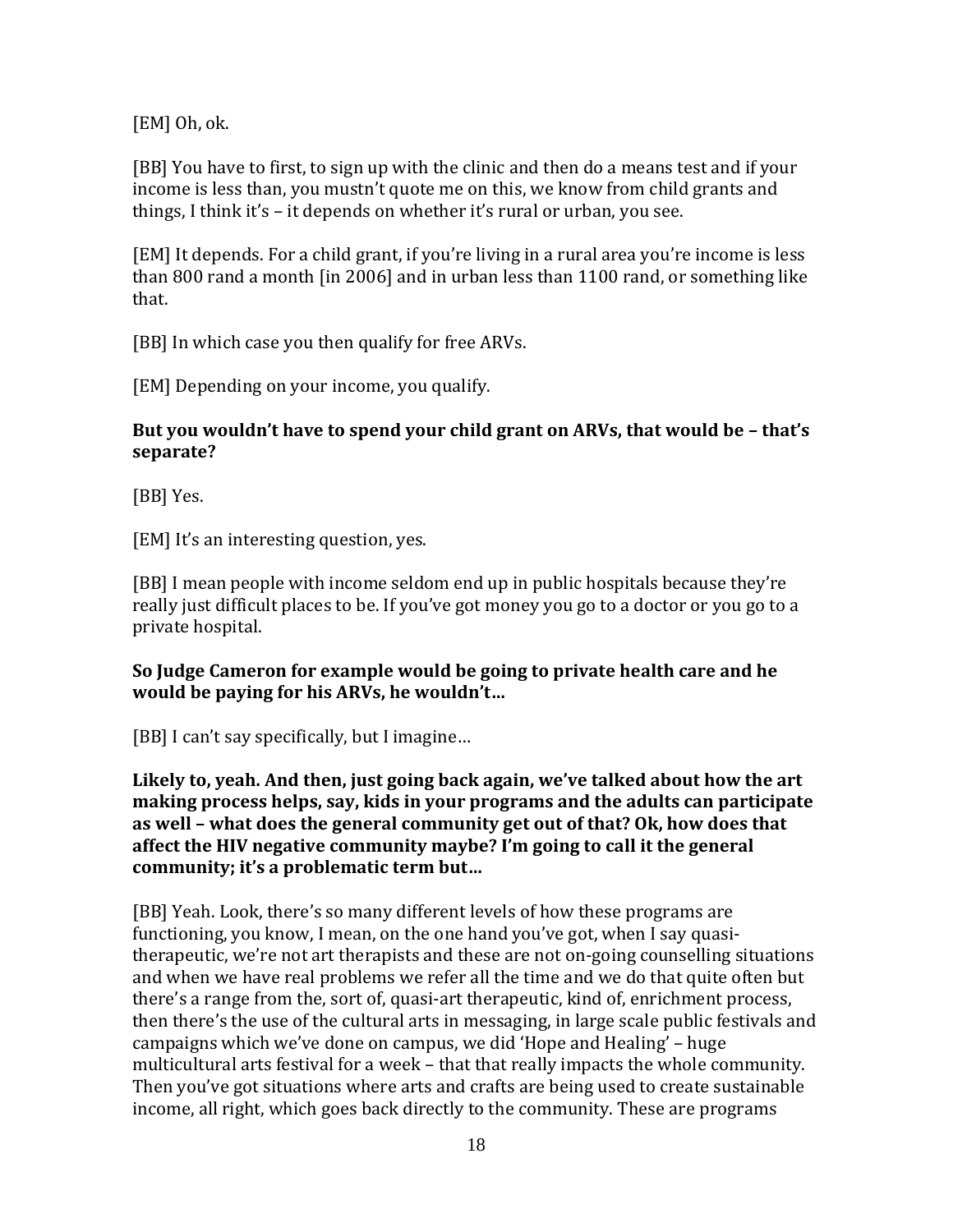designed to produce, and I don't know if you've networked or if you'll be seeing Kate Wells?

## **No, but I've spoken with Kim Berman in Johannesburg, he does a similar thing with paper prayers where they're using that as income generation…**

[BB] We know that project quite well. But it goes beyond that because the Siyazama project for example is a good example – look, to simplify what I'm saying, they don't all do the same thing. But, on different levels, the culture, historically in this country and, I think, in many countries in the world is frankly one of the very few vehicles that dispossessed or disenfranchised people have and certainly that was the case with apartheid, you know. All of us that were involved in what we call, well, broadly, 'cultural activism' were involved in the struggle against apartheid and there was nothing – everything was banned, everybody was banned, every organisation was banned, every NGO was banned, many of us spent our weekends in detention, you know, jail. We used culture – that's what we did. So, I think there's actually - I go more into this, there's an editorial which a wrote on the website that you must actually have a look, it was a while ago, September last year, I don't know if you've seen it, which was, I think I entitled it 'Backwards to the Future' or something, you know, that culture as a weapon of struggle, is actually back, yeah, so…

# **Back to the Future?**

[BB] Yes, that's the one, yes. [Pause] We don't know, actually, how this is affecting people at large and that's why we need to research, do our research, you know. We need to set up research at the highest level so that we can use it also to inform best practice with other organisations and other folk that are doing amazing work, and they really are. So that kind of research and evaluation really needs to be focussed on the actual processing, firstly, and then on products, or outcomes, if you will, and then whether or not that will actually – that's one of your key interests – whether or not this is actually changing behaviour or opinion. I mean, it allows us to be very clued up on this whole KAP study thing process.

# **What's KAP?**

[BB] K-A-P.

[EM] Knowledge attitude and practice. You've heard of that, yes?

[BB] You know, we're always debating as to whether knowledge changes behaviour or whether behaviour changes attitudes…

[EM] Which was does it work?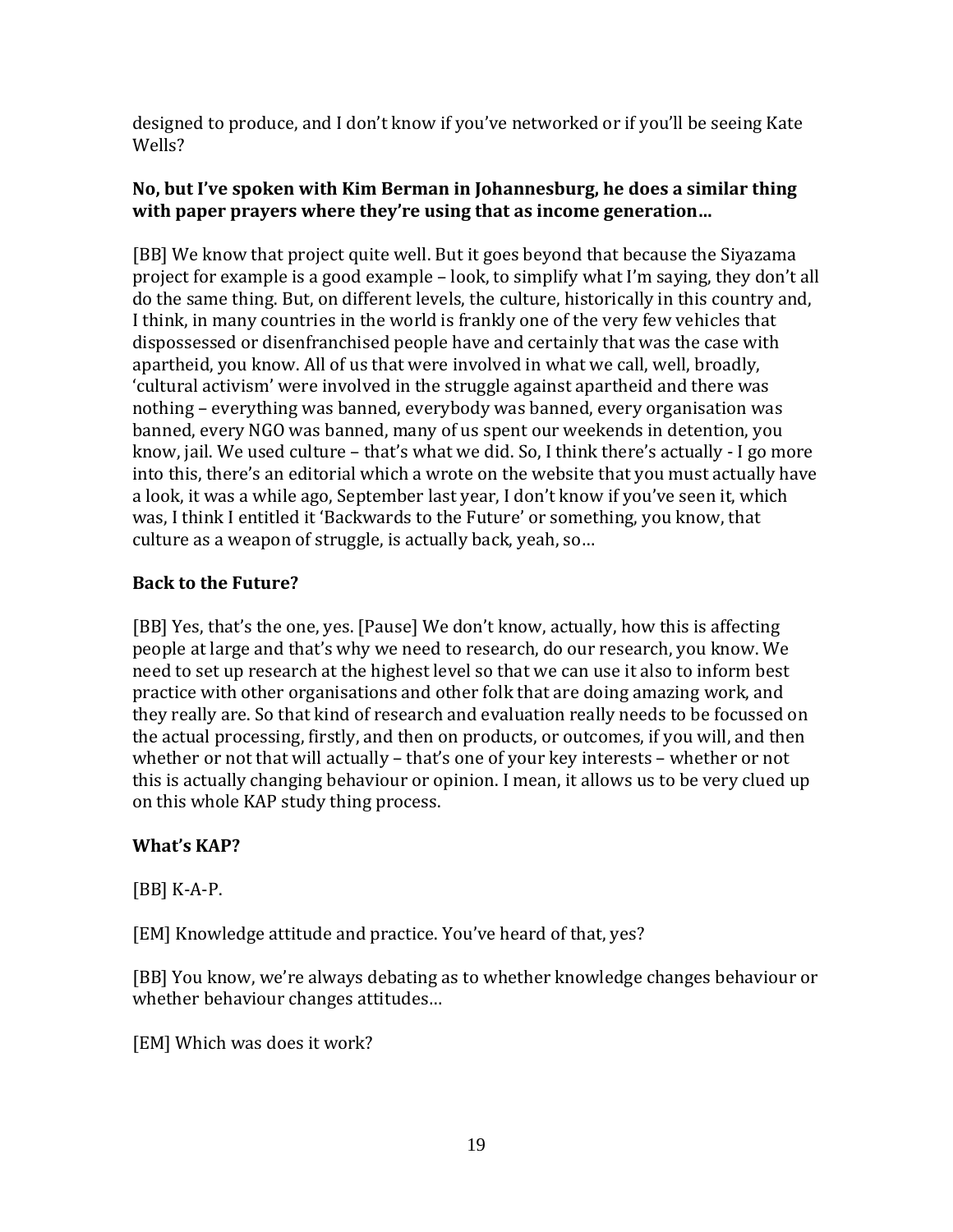[BB] We all know that the change belief, you have to change attitude and to change attitude you need to, you know, you need new knowledge and all that but it's hard, exactly, to know if it's working or not.

**The difficult thing with – and I've spent the last two or three years trying to grapple with how you evaluate any impact of art on a person's consciousness and on behaviour. You even have the very first problem in trying to work out how much knowledge did somebody have before they experienced the art? We can do a survey of people after they go and see a film about AIDS, for example, and say, "Ok, what do you now know about AIDS?" and they can tell you, but unless you survey them before they walk into the film you're not going to know how that actual film changed them. How do you distinguish them experiencing an art exhibition and getting messages and feelings of hope or allowing them to vent their frustrations, ok, and thus that art helping them versus the knowledge that they got from their friend who's HIV positive and who they talk with every day? How do we divorce – that specific art exhibition had an impact and, kind of, cut off those other influences? It's nearly impossible to do and it's difficult 'cause what we're doing, if you're looking at art as being a public health intervention, public health people want us to try and quantify and they want us to prove those actual effects.**

[BB] Oh, all the time. I mean, we do funding applications and they want to know, they want spreadsheets, they want logical matrix grid things of…

# **And we can't give – we cannot do that.**

[BB] …every single person and who they are and how their attitude and belief changed because of this thing.

**And so we have to use inference all the time. "It is possible that…", "It is likely that…", "Because we know this happened we can infer that…" and often scientific bodies aren't comfortable with inference and things like that.**

[BB] We would probably, you know, use a lot of focus groups, sort of, qualitative interview type stuff.

[EM] SWOP: strengths, weaknesses, opportunities…

**If you look at the research in America it's all done generally by behavioural scientists or cultural studies people and they get university students from their class to go and fill out questionnaires and they do focus groups after they do these things so we have this excellent understanding of how art affects 18 to 20 year olds in American universities, but they are such a small section of the population and not particularly relevant and it makes me cross sometimes how they uses those studies to say, "Well, this equals this, this proves this" and I'd say, "Well, not really – in those specific instances it does". I've got – there's more**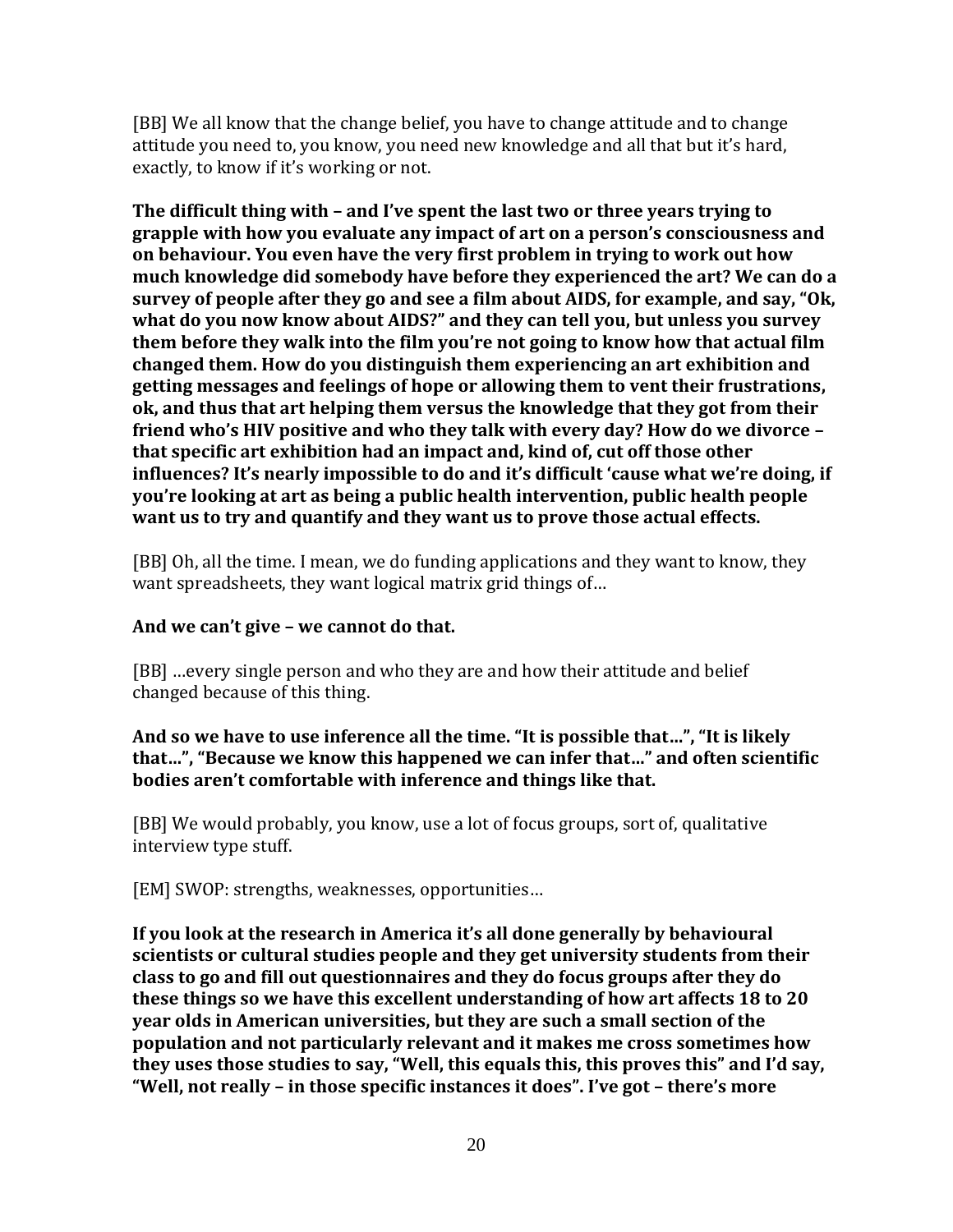#### **questions I want to ask you – but maybe, do you want to take a little break for five minutes and maybe have a cup of tea then we can get back to it?**

[BB] Sure. I'm quite keen to show you some stuff; do you want to just do that now?

#### **Yes, let's do that now as well.**

[Paul, Bren and Eliza break for tea.]

[The interview resumes]

**Just for the purposes of the tape, this is tape two of my interview with Eliza Moodley and Bren Brophy – I forgot to do this at the start of the last tape – it's on the 19th of July 2006 and we're at HIVAN at the University of KwaZulu-Natal in Durban.**

**Just a couple of questions for Bren, just because this is related to what you wrote in one of the editorials on the HIVAN website. [Pause] You wrote that – I've got a bit of a quote – "I find it doubtful that centralised craft empires celebrating traditional skills contribute in a major way to alleviating suffering at a grass roots level despite the Zulu Versace status that their work has acquired globally. Successful marketing has long since recognised that the jaded consumer buys the sizzle not the steak." And here you're a little bit worried about, sort of, fashionable voyeurism, you know, is…**

[BB] I wasn't particularly popular with that whole thing, I can promise you because the people who I was talking about – I don't mention them but they know exactly who they are, all right, and I was really referring to – and I'm not going to be invidious here, I don't think it's useful these organisations and these groups are doing amazing work and I respect them a huge amount but in the context of this editorial – you often find one family, literally, when I say family I mean extended family, which could be up to 30 or 40 women, cousins, aunties, what have you, mostly women – starting a bead empire and then selling their work to commercial galleries and art centres under the guise of being HIV positive – that this work somehow acquires this mythological HIV positive status and that the swing tickets and the marketing campaigns and all the buyer lines and everything on the work, press releases and all this stuff sings the praises of this community based project impacting directly people living with HIV whereas nothing could be further from the truth, all right. And that happens a lot. And I think that this whole reference to the jaded public, about the sizzle not the steak, is that it does huge damage to sustainable craft development projects out there because at the end of the day tourists and consumers are buying that work not because of its craft value but because they want to support people living with HIV. So you have this incredible – this weird situation where there's quite a bit of antagonism that goes on between HIV support groups and clinics, and I can think of two big ones here and you really should be having a bit of a look at them as well. As you well know, we don't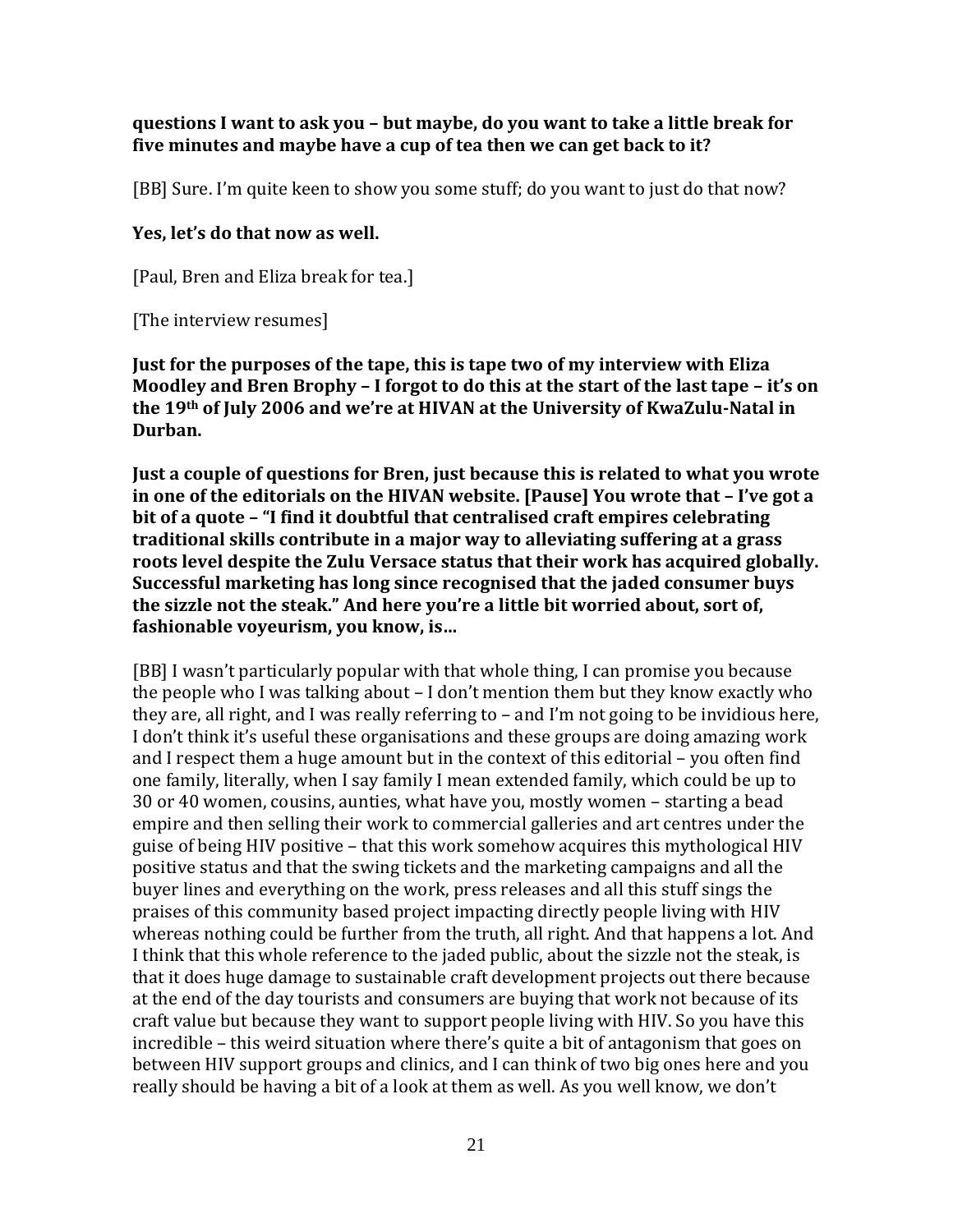draw a distinction between art and craft, certainly not at this level, you know, the first being the Hillcrest Aid Centre, it's up the mountain a little bit, not far up the hill.

[EM] It's a 40 minute drive.

[BB] It's on the edge of an area called Inanda which is huge community of about 5 million Zulu people in this gorgeous valley, so their members are drawn from that area and then there McCord Hospital down the road at Sinikithemba that we work with and they both have sustainable craft development programs and when I talk about this antagonism, it emerges because at the end of the day local crafters are being pushed out by these groups and local crafters can't compete with the, sort of, spin that goes onto labelling this work as being income generation for HIV positive people.

#### **You're not saying that those two centres are involved in doing that?**

[BB] Well, no, I'm saying those two centres are being particularly successful in developing really profitable craft projects, but they have to be careful. I'm not saying that they're actively doing this, of course they're not, because the craft sector in those communities exists with or without them and – we recently went to a workshop which we convened and we have about a hundred people from all over that are involved in sustainable craft development and art making and the subject was quite simple, it was sustainable income generation: what works and what doesn't? So we asked the people from this Hillcrest Aid Centre to come and give us a presentation – we had a whole series of presentations and just to look at how it all works, and we've recently got money from a large funding organisation to do a development project in a deep regional area here in KwaZulu-Natal, we'll actually train the youth in basic ethnographic research, you know, methods; they then will go out for a whole year and research their cultural heritage and their cultural art making and what have you and then produce small collectives which are registered and they make businesses out of it. Now that's different from an organisation paying people for bead work, paying a commission on and building a huge business. It's not empowering anyone on a community level. It is putting cash in the hands of the makers, but so do their own craft businesses before they started, all right, and yes, there is value to centralised marketing, for example, you know, there's – if an organisation can market to large conferences, you know, "We need 16,000 AIDS ribbons by tomorrow", it's not something that the community can deal with. So that's fantastic, but I think there needs to be a much more considered and holistic kind of approach to how these programs are developing and in what direction they are developing. Are they funded so that they can buy bead work to make profit to build the business, or are they funded to go out there and empower and train crafters in setting up community based collaborators or collectors? They're two very different animals. So that's really what I was talking about.

### **And secondly, in the same, sort of, article, you raised the question at the end: "Where has all the resistance art gone? What has happened to the protest?" And**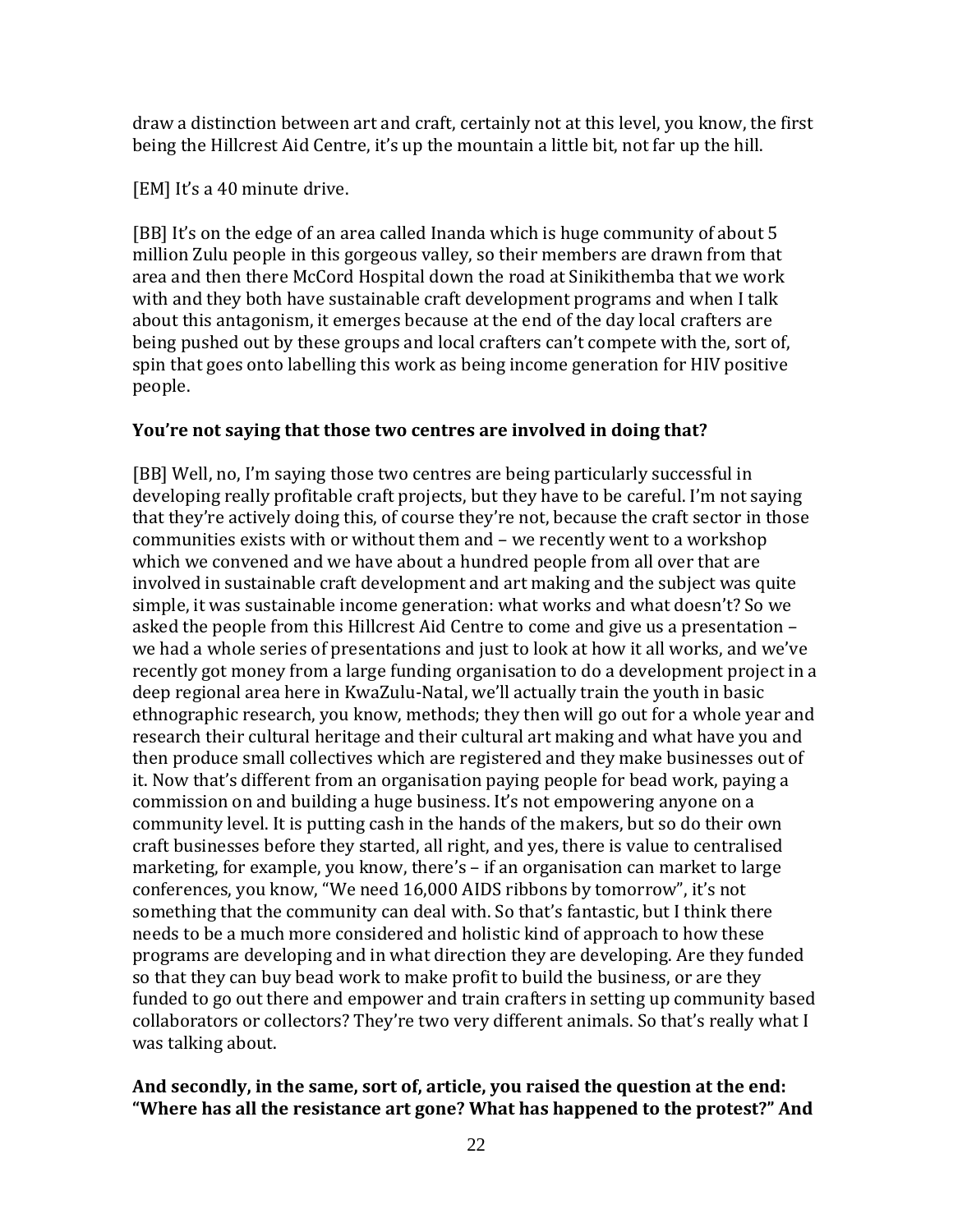**in those contrary, and this has really struck me since I've been here, that contrary to the kind of angry art produced by American artists and graphic designers such as ACT-UP in the 1980s and the early 1990s, when they were faced with a situation, what they thought was similar to South Africa, they might've had infection rates of 20% of the population, those kind of things – they produced this amazing body of work. Here, I'm struck with the muted political response, the reluctance to actually go and attack government or even pharmaceutical companies and those other kinds of things in the art, it's been much more about personal experience, I'm going to express my grief or loss or – what has happened to the political art? Why has this been the case?**

[BB] That's a good question and we're extremely interested in finding out and that could be the title of an abstract of a research project that we'd get involved in. I mean, personally, and this is not a, kind of, considered academic response, it's just a kind of intuitive thing having been part of the resistance art movement of the, sort of, late '70s and '80s, before the release of Nelson Mandela and before the new constitution, apartheid. With the release of Nelson Mandela and the new constitution and the first democratic election, there is no cultural resistance. Take student groups, for example, which, at the time, in those years, were a hotbed of resistance. Campuses – South African campuses at the moment are not involved in resistance of any kind, not that I can tell, to mobilise students to do something, or have a rally or a public art installation or a protest or a poster campaign or a t-shirt campaign or bumper stickers or badges or something. It's like pulling teeth. They're not interested. As far as they're concerned, we have a democratic government, there are opportunities for jobs, let's go get them. It's over. There's nothing to worry about, nothing to complain about.

# **Well you're better than Zimbabwe.** [All laugh]

[BB] So, yeah, you know, I think we do have a little bit of it, obviously, you know, artists like Steven Cohen, a performance artist, radical, radical work. Yeah.

#### **Can you name two others?**

[BB] Steven Cohen – and specifically in public health in HIV/AIDS – I'll have to check because there are so many. When I say many, this is not all that these artists do, you know, this is just one – take Steven, he's known for other work as well and so are many other artists but there are some of them that will turn to these and – I'll do some homework and get back to you on that one.

**Someone like Clive Van Den Berg was trying to reinscribe, sort of, homosexuality in the South African story in a very confrontational manner and that makes people uneasy and by talking about homosexual visibility, and he's also talking about AIDS in those works – I mean, he's quite confrontational, but he might say, well, it's not so much about AIDS in any case.**

[BB] Pieter-Dirk Uys – I recently went to a performance of his – incredibly radical.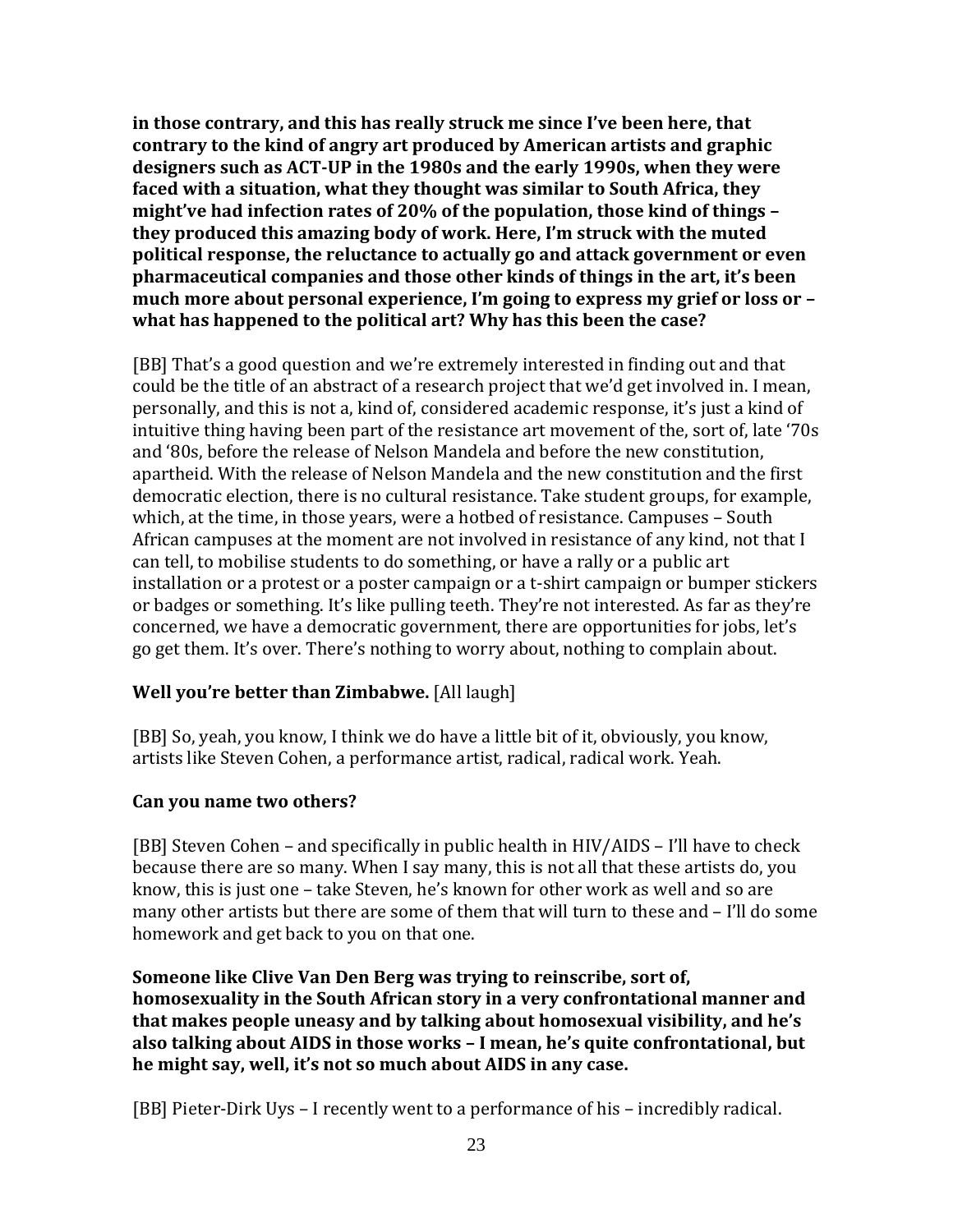### **And he did a performance in 2003 when you were getting going, I think.**

[BB] Not Pieter-Dirk Uys; Steven Cohen we worked with quite a bit. Yeah, it's very good question, it's all gone very soft, you know. Even at the World AIDS Conferences, I mean, in 2000, phew, there's ACT-UP and TAC, you know, the Treatment Action Campaign, was, sort of, there with buckets and buckets and buckets of pig's blood dumping regularly on the pharmaceutical's door, [laughs] you know, that just doesn't happen anymore. Although, one thing I didn't show you, I did a documentary project when I was in Bangkok, of all the visual arts surrounding HIV in that conference, it's a huge disc, and transactional sex workers really came out in force and did the most incredible installations, performances, art works, exhibitions, that kind of thing. I can't answer that question. Where has it gone?

#### **Eliza, what do you think?**

[BB] In terms of resistance.

[EM] Gosh. [Pause] Well, I don't see one now.

**[Pause] Well, there's resistance fatigue as well, I mean, you were fighting against apartheid, which the world recognised was a terrible system of government. Anything has been better since that and as I said, you're surrounded by other African countries which are politically unstable, economically destructive and collapsing – South Africa looks like a bit of a beacon of hope for other African nations. There is a good reason to feel, kind of, self-satisfied and, you know, "Let's just enjoy this for a time being, rather than – we were so angry for so long…"**

[BB] And look after oneself, you know, just on a personal level, when you talk to people, they kind of feel they've done their bit now. You get people in their 30s and 40s who were part of the struggle – kids under 20 have no clue what it was like. They're driven by personal motives, not any kind of altruistic, philanthropic motives and the two things that bother everyone is crime and employment. And unemployment means you've got to get a job and stick to it and develop your career, and crime means you put yourself behind bars and don't go out, and have a close circle of friends and certainly don't go into inner cities and into the gallery downtown in Durban. You wouldn't dream of doing that if you were 25 and you were living in a posh suburb; you would stay there. So that whole, you know…

#### **They just put the tourists there 'cause that's where the hotels are!** [All laugh]

[BB] So yeah, I mean, I think unemployment and crime has influenced peoples' priorities. You know, our priorities in the late '80s were to get out there and do as much damage to the Caspers [a tank-like military vehicle] in the townships that we possibly could, and damn the rest. We didn't care about having a job 'cause it wasn't an issue. Crime? What crime? I mean, they were bulldozing townships and murdering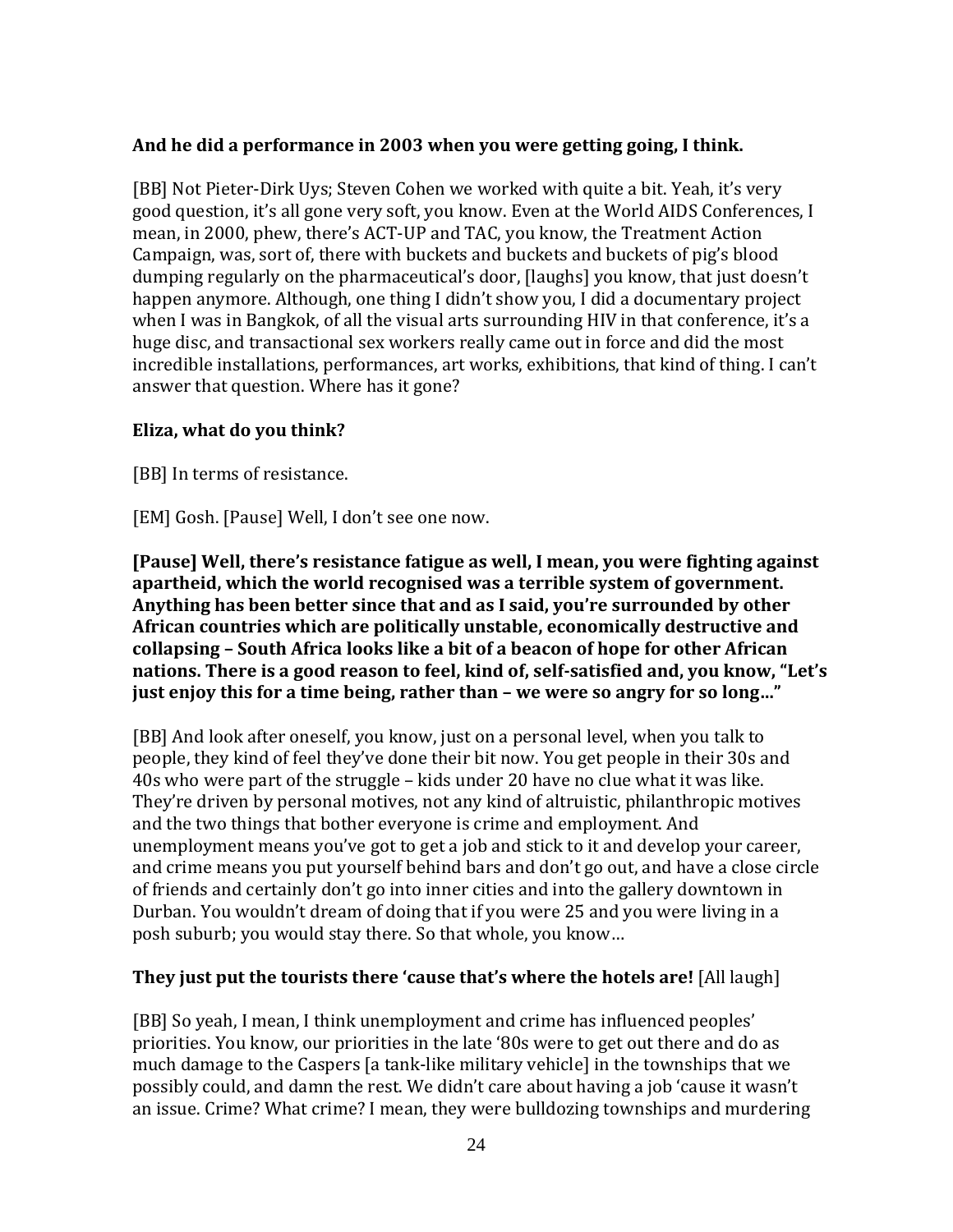people in their sleep and – we don't think about crime. That was the crime! We were fighting crimes of humanity, and that was our job. You know, we were fully employed and doing it, so yeah, I think that's – I mean, it is an interesting thing – when I say we're ready to curate another really big group exhibition and do some arts – I don't seek the curatorial process as being where you sit down and, sort of, academically get submissions of portfolios and then get a selection committee together and all that kind of stuff, no. It's much more of a process of creating work through collaborative exchanges and residencies and perhaps teaching programs in communities and then seeing what happens, you know, sort of being very involved in the process of doing that and possibly the whole theme, or thread, rather than theme, of resistance could be an interesting thing to look at. Because you'll probably notice that Artists Action Around AIDS is quite deliberately not Artists Action Against AIDS, all right. That was a big, long debate we had in our heads that we don't want to set up a, sort of, difficult relationship, a provocative relationship opposing, you know – we don't want to fight a struggle against something, so much as work around and participate and contribute with that thing, and I think that's also been a fundamental shift because it's not just anymore about – I mean 'Break the Silence' was the 2000 AIDS Conference, it really was about being very vocal and banging your drum about how many people were dying, but now people know now, they actually do know. There's not a lot of ignorance on that, people know about HIV/AIDS. We work with youth in regional areas, boy, they sure know a lot. It's really about working to de-stigmatise and empower communities that are living with HIV. So that process is very, kind of, participatory as opposed to reactionary or confrontational. I personally don't think we would have much joy in working with communities affected by HIV/AIDS if we were perceived to be a very confrontational, kind of, resistance based movement or campaign.

[EM] That's like what my Professor who is supervising my masters says, Prof Tomaselli; he'll always say the thing that frustrates him most is when students say, "We're trying to fight HIV/AIDS, we're trying to come up with strategies to fight HIV/AIDS." He says the biggest issue is we are trying to de-stigmatise but instead we are re-stigmatising, because we say we're just trying to 'fight' this virus. I just picked that up when Bren was speaking about Artists Action Against AIDS, you know, we must be cautious that we're not trying to de-stigmatise and then re-stigmatise.

[BB] Exactly. And communities perceive that kind of approach as being against them, because they are HIV/AIDS, you know, if you're HIV positive and someone talks about fighting HIV, they think they're fighting you [i.e. the HIV-positive person], definitely, and that's, you know, a problem for them.

**Yeah, but it resonates in another way because you could be working on projects to deal with human rights, child access to the grants and things like that, which notionally doesn't necessarily have anything to do with AIDS but impacts incredibly on AIDS and by having that kind of name, you're actually able to work on those other intersectoral interventions, you know, legal inventions, access, those kinds of things, rather than just about AIDS as well.**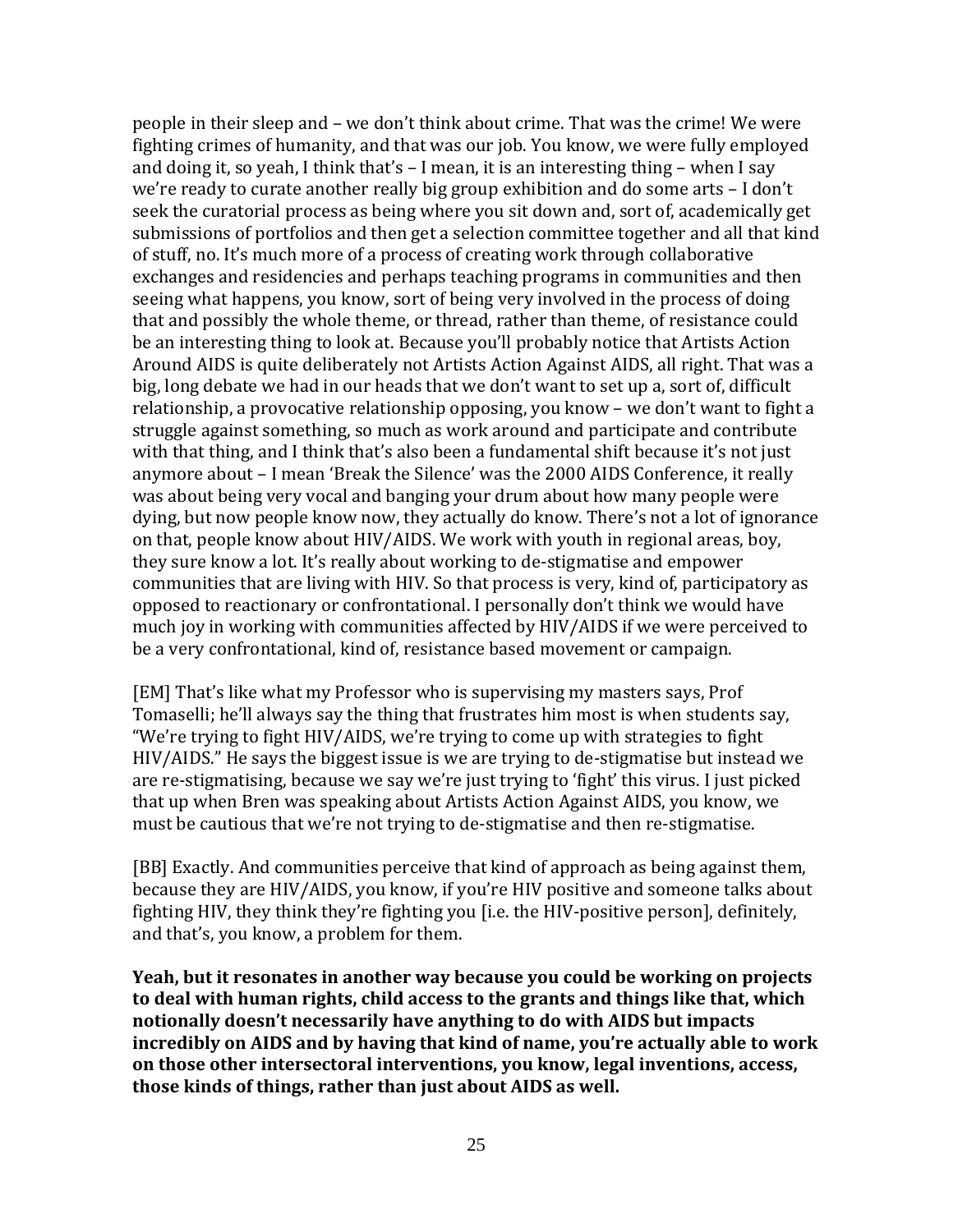**Another question about fine art: which South African artists are in your opinion doing the most important or successful work dealing with AIDS today?** 

[EM] In terms of fine art?

**Yes.** 

[EM] Bren.

[BB] There are not a lot of them, there really aren't. It's not as though you can say there's a movement or a school. [Pause] Ok.

[EM] Something with…?

[BB] I'm just thinking of the – first the organisations and then maybe the individuals.

[EM] Temba, Temba Chevarsy, is he doing anything? No.

[BB] No. There's the Paper Prayers campaign that's done a huge amount of work and they do a lot of participatory, developmental art making work too, ok. There's the Siyazama [beadwork and doll making] project, which we just briefly talked about before, that is highly respected and they've done a huge amount of work. [Long pause] I'm just trying to think. What's in Jo'burg? [Pause] It's a tricky question, I'm going to have to do some homework as well because again, there are a lot of organisations and groups doing work with art around AIDS but that's not primarily what they do. So, for example, I would refer you to an organisation called the Community Murals Project which is based in Durban and they work all over the country and have done hundreds of murals. The murals is their business, but because of the landscape, a lot of their work is being done around HIV/AIDS, so they're not specifically…

[EM]…focussing on HIV/AIDS.

[BB] Look, there – you have to mention Artists for Humanity, because they've just grown from strength to strength and specifically they've engaged with professional contemporary artists from South Africa and all over the world in the production of their portfolios, so you know, if you were on the moon and you were speaking to someone from Mars that had heard about art and AIDS in South Africa, they probably would talk about that.

# **The Billboard Project.**

[BB] Yes, exactly.

[EM] What does the Umcebo Trust do?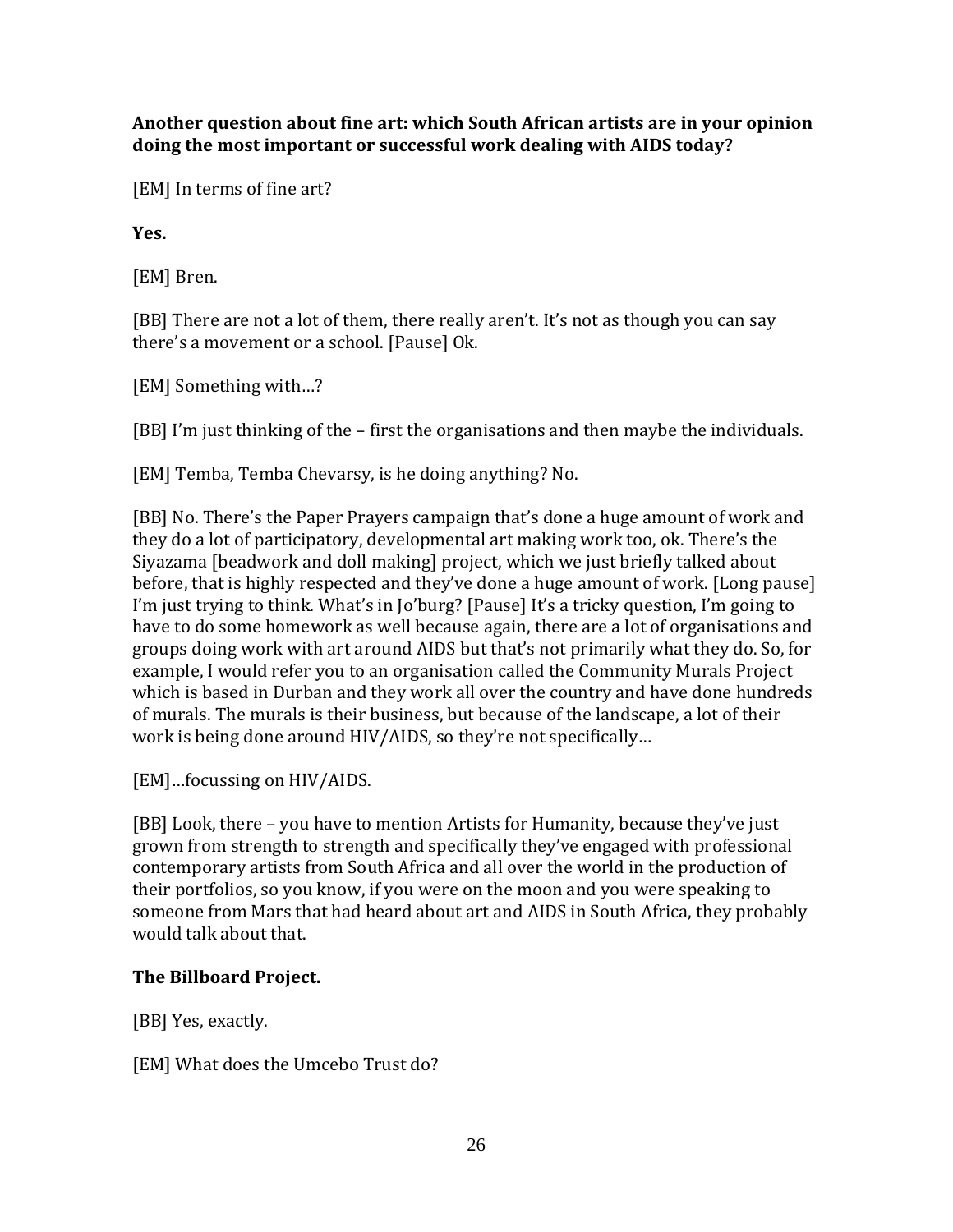[BB] The Umcebo Trust. Yeah. U-M-C-E-B-O. Robin Opperman, they're also here in Durban. They do extraordinary work.

### **Are you familiar with the 'Smoke Portrait' series by Dianne Victor? I don't know if you've seen that at all? She draws with a candle and the smoke gets captured on the page. Churchill Madikida, the Standard Bank Young Artist of the Year for this year, has done some work about his sister who died of AIDS. Have you been able to see any of that work?**

[BB] I have seen some of that work, and Carol regularly, well not regularly, but relatively regularly curates a show about AIDS. Partly because, I think, of pressure from the city council because it's a, you know, PC thing to do, and partly because I think that there's interesting work out there, but there aren't many artists that are completely dedicated to that work. South African artists, contemporary South African artists tend to, kind of, quite – I'm not being negative – but sometimes maybe quite gratuitously grab something when it suits them because there are so many different kinds of identity, race, gender issues they just, kind of, dabble into these things. Carol's very good at picking up when they dabble in HIV/AIDS and grabbing that piece and putting a lot of them together, there's this one show that I recently went to at the Durban Art Gallery, I'm not sure if she told you about it, this artist who made this, it's just lights, Christmas lights, has never done a single piece about AIDS before and probably never will again, but yeah, she just made that one for that show. Same with the artists at the bottom, Carol's got all this stuff. So yeah, I mean, they are there, but it's not as if you think you could focus on – and they're usually group shows. I can't think of a single example of a solo show that was about that. There might be some exceptions. A good place for you to start would be Art Throb, do you know that website?

**Yes, thanks. I suppose if you're a contemporary artist trying to make a living from your art it's probably not a good career choice to be solely focused on HIV because it's not going to sell.**

[BB] It's a hard sell.

**I mean, and this is what has happened in America. We see very few American artists dealing with AIDS even though it's rife in the, say, the African-American community, rife, but a lot of the artists aren't from the African-American community or they have to make a living and no one's going to commission an AIDS portrait and put it in the lobby of their bank or in the new townhouse they've bought in Brooklyn or whatever, so…**

[EM] I think in South Africa you'd find more HIV positive people using creative art to get a source of income as opposed to using…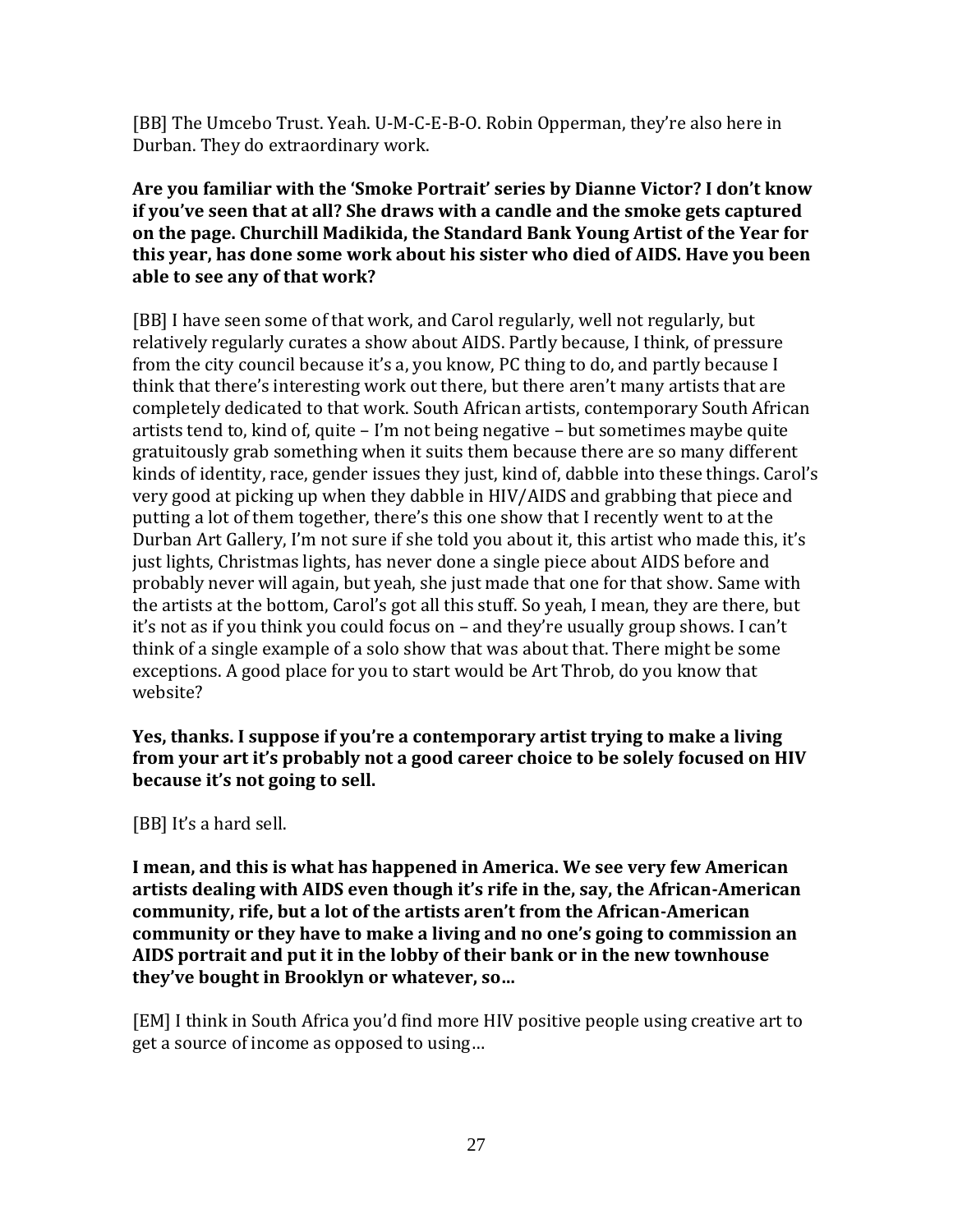[BB] Sure. And also, these artists are generous and they will respond, I mean, if there's an auction or a show about HIV/AIDS they'll make one piece about HIV for that show, but as you say, it's not their vision.

### **What about – I don't know if you're familiar with Zapiro's cartoons? I think he's published in a paper here. Maybe about a quarter of his cartoons seem to be about HIV/AIDS. What do you think of his contribution to the debate and…?**

[Phone rings]

[BB] He's also a close friend of mine; he married my best friend at university.

# **Really?**

[BB] Yeah, so it's difficult for me because I know him so well. Yeah, he's magnificent, I mean, he's revered, he's a cult figure, you know, what more can I say? You know, when he exhibits they're packed and his are books sell-outs, yeah, it's absolutely brilliant. There was a hysterical one with the Zuma trial with the getting in the shower, I forget what that one was…

[EM] With the judge there and the shower, yeah, I remember seeing that one.

[BB] That's right. He's the king of unmasking spin, you know, that's what he does.

**Jan Jordaan's a little bit worried that he could – by having a cartoonist working with AIDS, that it could possibly trivialise the issue and make it, you know, this is something you can't make laughs out of, this is something that, you know, some of these representations need more – need to be shown to be more devoted and more careful than whipping out a cartoon in an afternoon and putting it in the paper the next day.**

[BB] Well, he's a political satirist, that's what he does. It's fine. That's the nature of his medium. He's not – and again, back to the stigmatising, the fighting against HIV/AIDS, he never rips off people dying of HIV/AIDS, he's ripping off people who are causing deaths by HIV/AIDS.

**I was going to say, in terms of that US, 1980s style radical resistance art, he seems to be the one person who is – and I see cartooning as art – that he's the one person who is politically engaged and constantly chipping away either at the drug treatment issues, government inaction, Zuma, and I think he's really important. All right, two more questions, because I know I've used a lot of your time; can you think of an instance – a question for each of you – an instance or instances when you've been personally affected by experiencing an AIDS related artwork or piece? Not so much – taking yourselves away as facilitators now and helping other people to learn about their own consciousness through art, an example where it might've helped you deal with your own frustration or sense**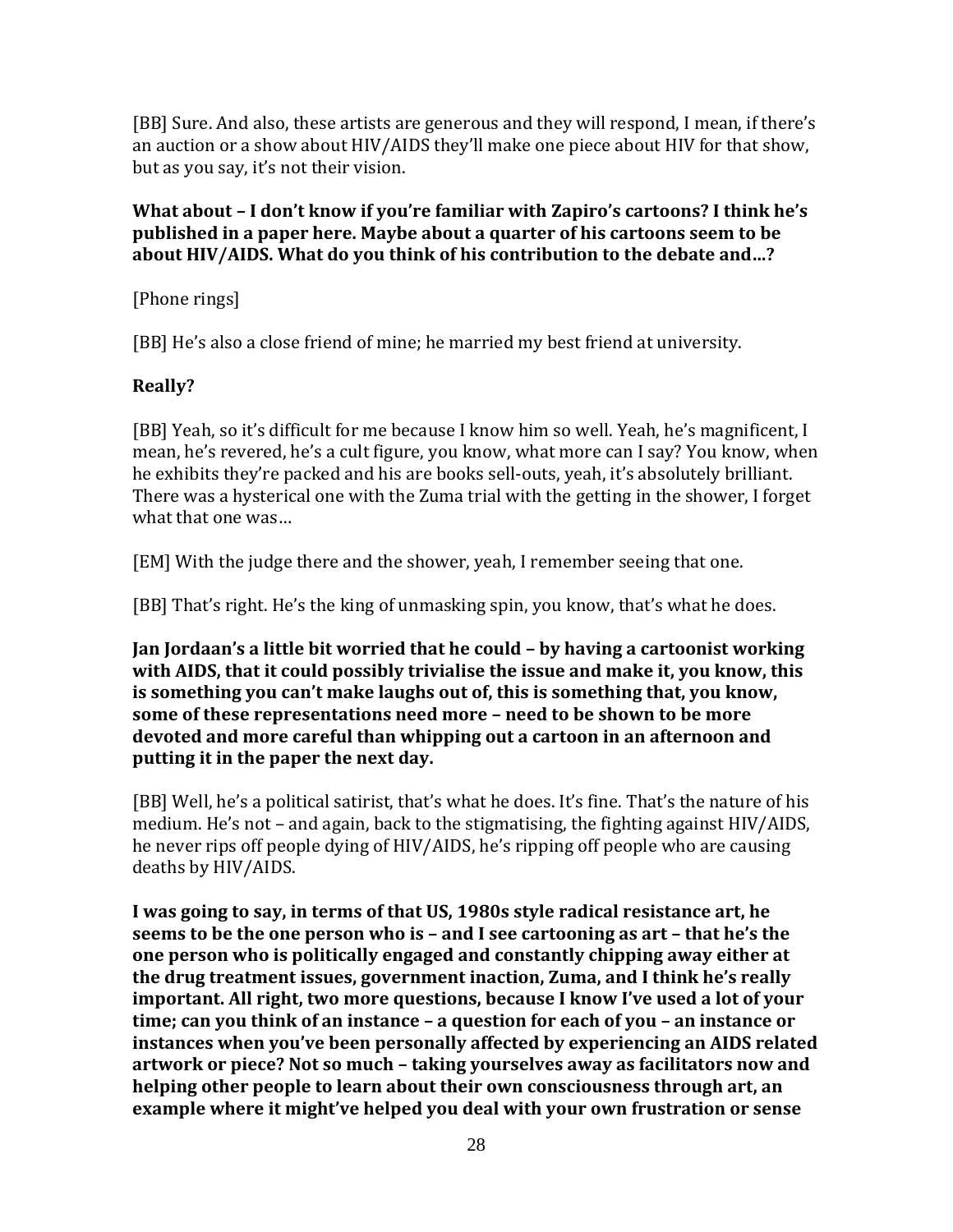### **of loss or grief or even made you rethink your priorities, your role in the epidemic.**

[BB] In other words, how – think of a piece of art or whatever that's actually done something to us

## **And it doesn't have to be visual art, it can be film or dance or writing.**

[BB] Gosh, we've seen so much. [Long pause]

[EM] It's interesting, I've actually never thought about this. We come across it all the time.

### **Well, you're encouraging other people to do it all the time and you obviously believe that it does create consciousness and lead, possibly, to behaviour change.**

[BB] [Long pause] Yeah, I mean, I'm just thinking – there's like a movie going on in my head of all the art about HIV/AIDS and there's hundreds and hundreds and hundreds and hundreds, all the conferences and, phew, thousands, probably, of works 'cause it's my job, it's what I do, going to look at work like that, but which one of those…

### **It doesn't have to be number one.**

[BB] No, but which one intuitively, I mean, it must come to my mind for some reason, kind of blows me out of the water. I can think of two…

[EM] It can be a movie or film, or anything.

[BB] What film did we buy yesterday?

[EM] Yesterday – I liked *Nikiwe*. *Nikiwe* was this story about this little girl who is found to be HIV positive and how the community helped her through the process and for me that was personally fulfilling because it, kind of, motivates you to do something. It's, I think it was, what's the name of the director? Ingrid...

[BB] I've just gone blank.

[EM] You know, it's a social documentary where she goes through – she speaks about how being a director your role is you don't actually have to get involved in the process of what you're actually filming, but when you're actually affected by issues around HIV/AIDS it's actually impossible for you to mediate in the process, and for me that was quite stimulating and motivating for me because it kind of empowered me, you know, you want to go out and you want to be involved in the community and you want to push people forward to be empowered in themselves so for me it was and empowering movie that motivated me. I would say…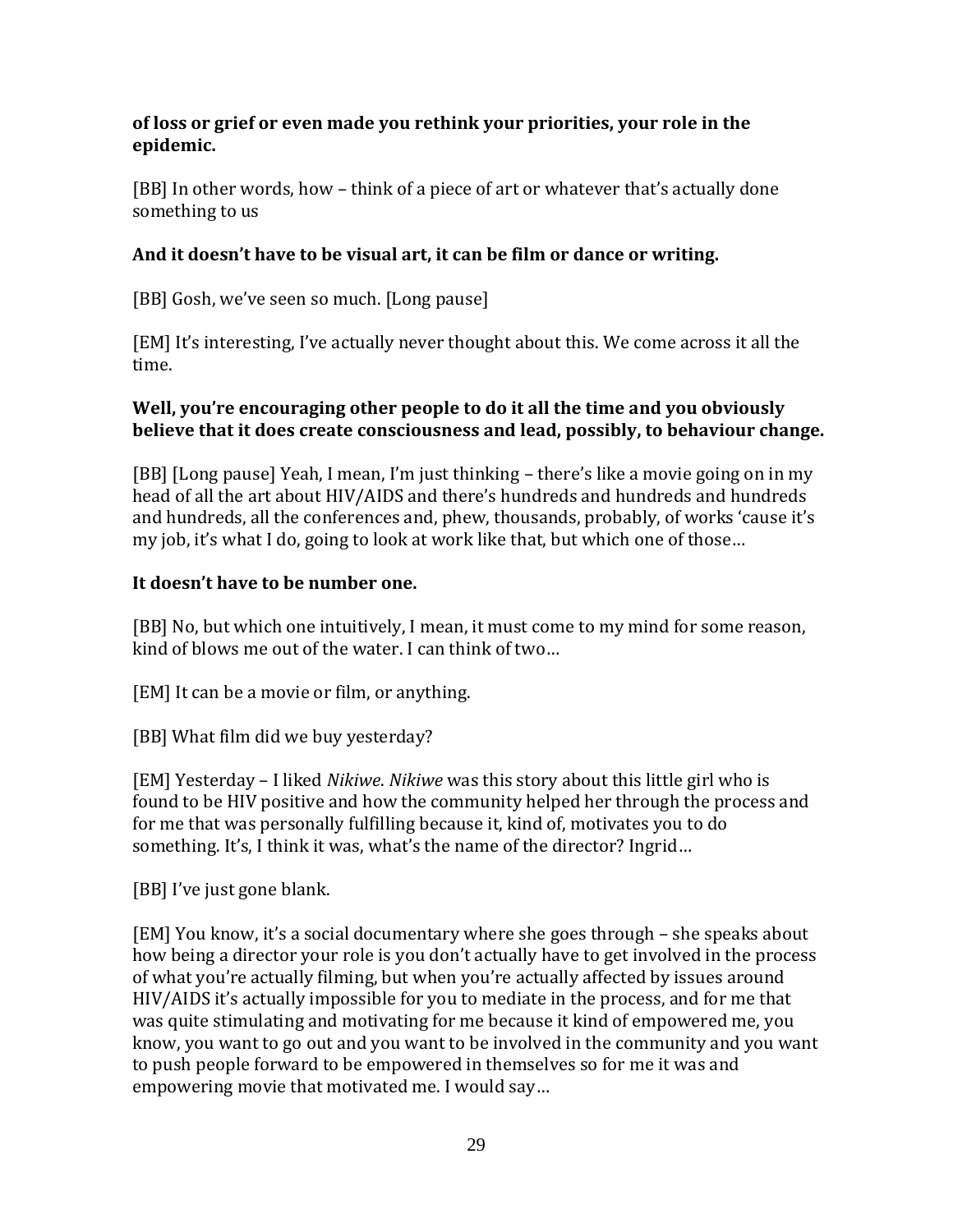### **Do you know how to spell that?**

[EM] N-I-K-I-W-E. I think it's Ingrid – I cannot think for the life of me, she's a director, Ingrid, I think I could do a search for you now.

### **And so you found that inspiring as an arts-based educator, that…**

[EM] And the reason why I could associate with what she was going through was that as a facilitator as well you always go through that experience where you know you need to maintain your distance, you need to keep personal boundaries and you always find yourself crossing it, like when we took the children away, the eight HIV positive children, to Hillcrest and even though we had psychologists and social workers and – counsellor, social worker and a psychologist, yeah, with us – there were times where I just had to go outside and recompose myself, cry and get away all the tears before I could go back and continue with them. So you're always struggling where you need to actually maintain that boundary and actually draw out that line and when we came back from that workshop, Bren said to me, "We need to have a post-session for facilitators".

# **Absolutely, a debrief. Anything else that springs to mind?**

[BB] Yeah, there's two things that come to my mind. I just want to see if I can get these pictures up, they were – I happened to see them in Thailand. Where are they? I documented hundreds and hundreds of artworks but that really kind of blew me and made me think, you know, about this whole thing when I came back, and that was one, an installation of *paper mache* dolls made by Chinese sex workers. There were hundreds and hundreds and hundreds of them about this big.

# **A metre and a half?**

[EM] Yes, have you seen them?

#### **No.**

[BB] Quite simple, you know, not elaborate, painted with faces and clothes, each one unique – I like to look at art and then read about it, by the way, I don't like to read about it and then go look at it – so I looked and looked and looked to try and work out what's going on here and then went to all the text, 'cause I, kind of, got this impression that they were individual people, you know, that they weren't just like mass produced dolls; they were handmade and each one happened to have its own identity and personality. And there were so many of them, and they showed them in two warehouses in a, sort of, ribbon of about, I don't know, a metre and a half thick, which is maybe about five or six dolls and then this snake of these dolls went as far as the flipping eye could see, just went woosh, woosh, woosh through these warehouses and it turns out – I didn't know they were made by sex workers until I read the text – they were made by Chinese transactional sex workers most of whom – they were living in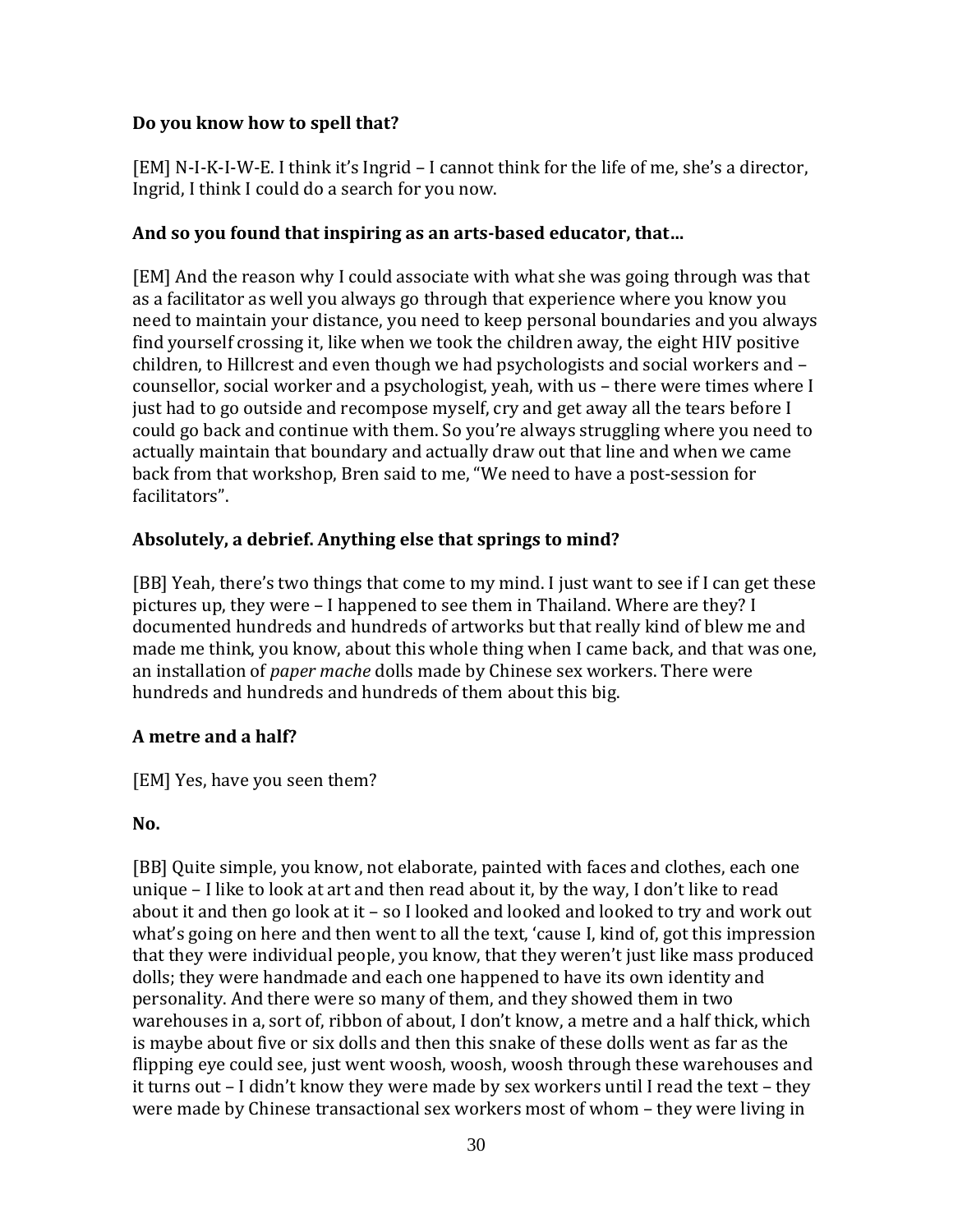Thailand – almost all of whom were illegal immigrants so they can't travel so what they do is they make these dolls, they get together to make hundreds of them and then they send them to all the places they can't go, 'cause they're not allowed to travel. So sometimes they send them to the beach, and they send these hundred dolls to the beach for a week or so, they send them to conferences, they send them to airports [laughs] all over the place, all right, so that was the one. And then another artwork which I thought was amazing was again – it just so happens to be also by transactional sex workers.

#### **Transactional?**

[BB] Sex workers. Yes, we don't call them prostitutes anymore.

# **No, I'm just not familiar with 'transactional'.**

[BB] Yes, because transactional – we won't go into that now. It was a big office building, like a skyscraper, and they had strung cords, fish-line, thousands of fish-lines down the outside of the building and threaded on each fish-line was stuff, memorabilia, found objects, and each person had taken charge of one fish-line. It was just, I don't know, little things from your house, little objects; I'd put my keys and my calculator all that, sort of, it just formed this curtain of stuff.

[EM] What were they trying to message?

[BB] Well, it was all – it depends on how you see it really. I mean, for me anyway, because it really didn't have a lot of text at all, it was all about, the feeling that I got was number one, the incredible, sort of, banality of the human condition, you know, that each one of these little – not little, they're huge – threads and each object on each thread was precious and quite beautiful and quite important creation for that person, but when you put them all together, they become noise, as I said; the banality of the human condition. The second thing, obviously, is the, sort of, detritus – I'm very into gleaning as a theme, you know, van Gogh's gleaners, the potato pickers, you know, gleaning means, I think, to collect that which is lost and, more specifically, forgotten, all right, like dead potatoes in a patch. So I saw this as a, kind of, gleaning artwork – everything that is lost and forgotten about HIV/AIDS and the lives that have been lost and all the bits and pieces from those lives. It was like, kind of, one giant memory box, if you will. So yeah, those two for me.

**'Cause there's also a conception in the Western world, I think, when people from Africa die of AIDS or in India where there is so many people that, "Oh, well there's so many people anyway, it's just one more life lost," and they have a different conception of life in their countries than what we do. They expect to die early, they expect to lose children, they expect to lose husbands and wives, it doesn't matter, their life isn't worth as much as our life here because we value it here. And also, they're poor, what are they losing anyway, they've got a terrible existence, you know. This is a terrible, callous attitude that plenty of people in**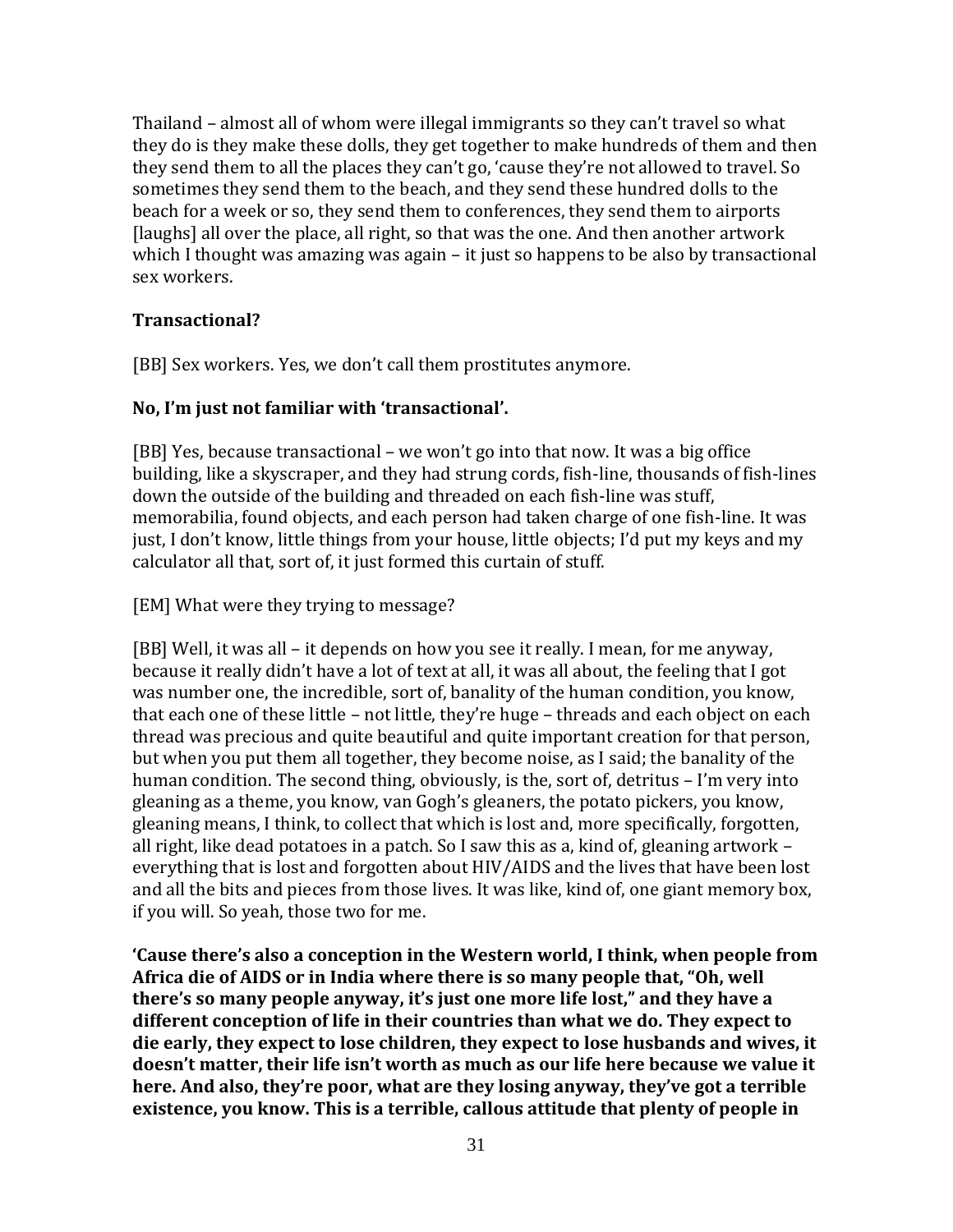**developed Western countries have – that goes against that, doesn't it? By saying, "Yes, this is a cigarette tin without any cigarettes in it but it's something that I think is valuable and means something to me, and these are my – I don't have much but all of these things are important to me and when I go, although I don't have much, I'm important", you know. Yeah. That, sort of, rings through. But they're instances of international art rather than South African.**

[BB] [Pause] Yeah, again, there isn't that much here. I'm deeply moved and impressed and all the rest with Fiona's work and I always have been, I've known her a long time and curated some shows with her.

[EM] Have you seen her latest, 'The Washing Line'? Have you?

[BB] We put it up as the last month's editorial. It would be under HIVAN and editorials, at the bottom [of the webpage], I think.

[EM] Look at the bottom.

[BB] What are we, 2006?

[EM] Should be June.

[BB] June. 'The Washing Line Project' by Fiona Kirkwood, she got this whole thing going in public shopping malls.

# **Oh yes, I have seen this actually.**

[BB] Was that – when you first wrote, I suggested probably see the website…

# **Yeah, I had a look at it.**

[BB] Again because her work is just so engaging and her use of materials.

[EM] And it takes it – well, this one particularly takes it out of doors, out of gallery spaces…

[BB] Exactly, she's good at that. So, yeah, Fiona Kirkwood.

### **All right, well, one last question: this is, I suppose, a sort of a summary question. Do you think art around HIV can save lives and in what ways?**

[Pause] [BB] What's that quote that we always say?

[EM] Art does not solve problems, but makes us aware of their existence.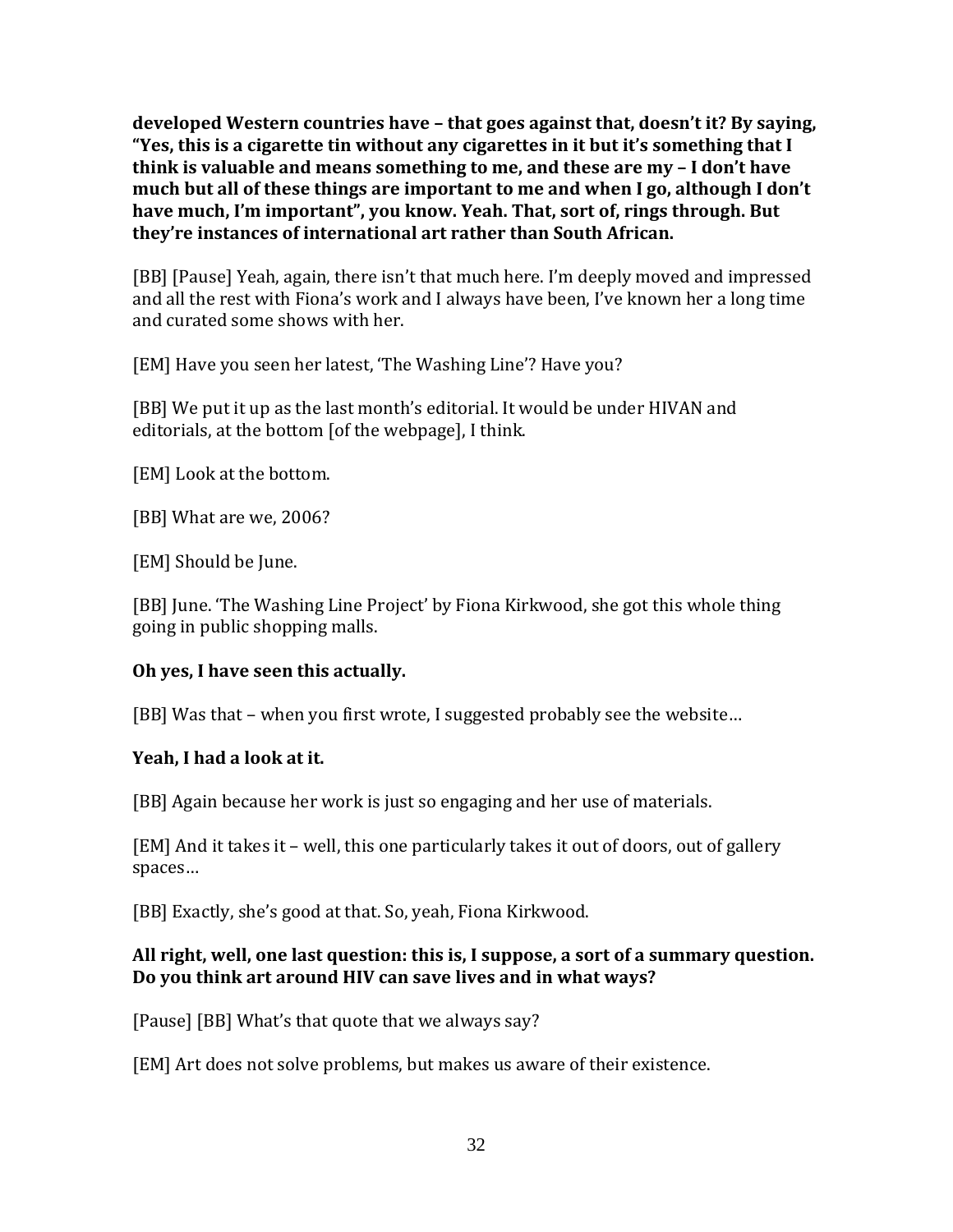[BB] Yeah, that, unfortunately, would have to be my response. That in a culture of human rights and in a civilised society, you know, one person dead of AIDS is too many, but if that person dies in silence and isolation, then that is a gross travesty of human rights and that that is the role of art. I think art saves lives when it becomes a tool of resistance and that tool of resistance becomes a movement for social change that actually lobbies and impacts public policy. That can save a life and I think there's no doubt in my mind that arts, the visual arts – I'm specifically talking here about visual arts, but all the cultural arts in general – do change governments and have. I mean, it sounds maybe – it could be a touch conceited, but the cultural arts are credited with the, sort of, destabilisation of the apartheid government in no small way or shape, ok, the decision to stop every mine in the country also helped. [All laugh] So, you know, labour obviously as well. But as a movement that could not be ignored, yeah, it does change politics and does change constitution, but slowly, whereas I think the, kind of, immediacy of a change of awareness, you know, of an opening of people's eyes, of an opportunity to actually engage with someone who can make better decisions, that is where the real lives are being saved. I mean, we often come across a situation where, particularly when we're working with youth, sort of, 16, 17 in schools, where they come over to us and they say, you know, "Wow, I just really didn't realise that I could actually make a different choice in a certain…", whatever the situation is. And that awareness came not from us preaching to them, came not from us teaching them anything, it came from them having to participate in art making or in art seeing, if you will, that changed their attitude and opened their imagination to new choices. So yeah.

[EM] I think, for me, in terms of how effective is art in prevention and in HIV/AIDS messaging, I'm not sure how far there is concrete evidence of it being successful. It goes back to the whole KAP study about, you know, how far does your knowledge affect your attitude to actually engage in correct practices? So as far as just looking at art to be effective in HIV messaging, in terms of behavioural change I'm not too sure on that. But what I do know is, in terms of using art in a therapeutic process, we have a positive feedback, in terms of art as a therapeutic process it's effective 'cause we teach people to live positively and for me that is reaffirming in knowing that art, through a therapeutic process, can be an effective tool in HIV messaging.

[BB] Yeah, I think one – not always, but in this context we need to distinguish between presenting art to a viewer and the effect is as on them as versus engaging in art making, and we do both. I think, at the moment, as you say, we're more focussed on art making…

[EM] On art making, yeah, so as far as art making is concerned it really counts in terms of effectiveness of therapeutic, positive living…

[BB] It absolutely does.

[EM] …empowerment, human rights, advocacy…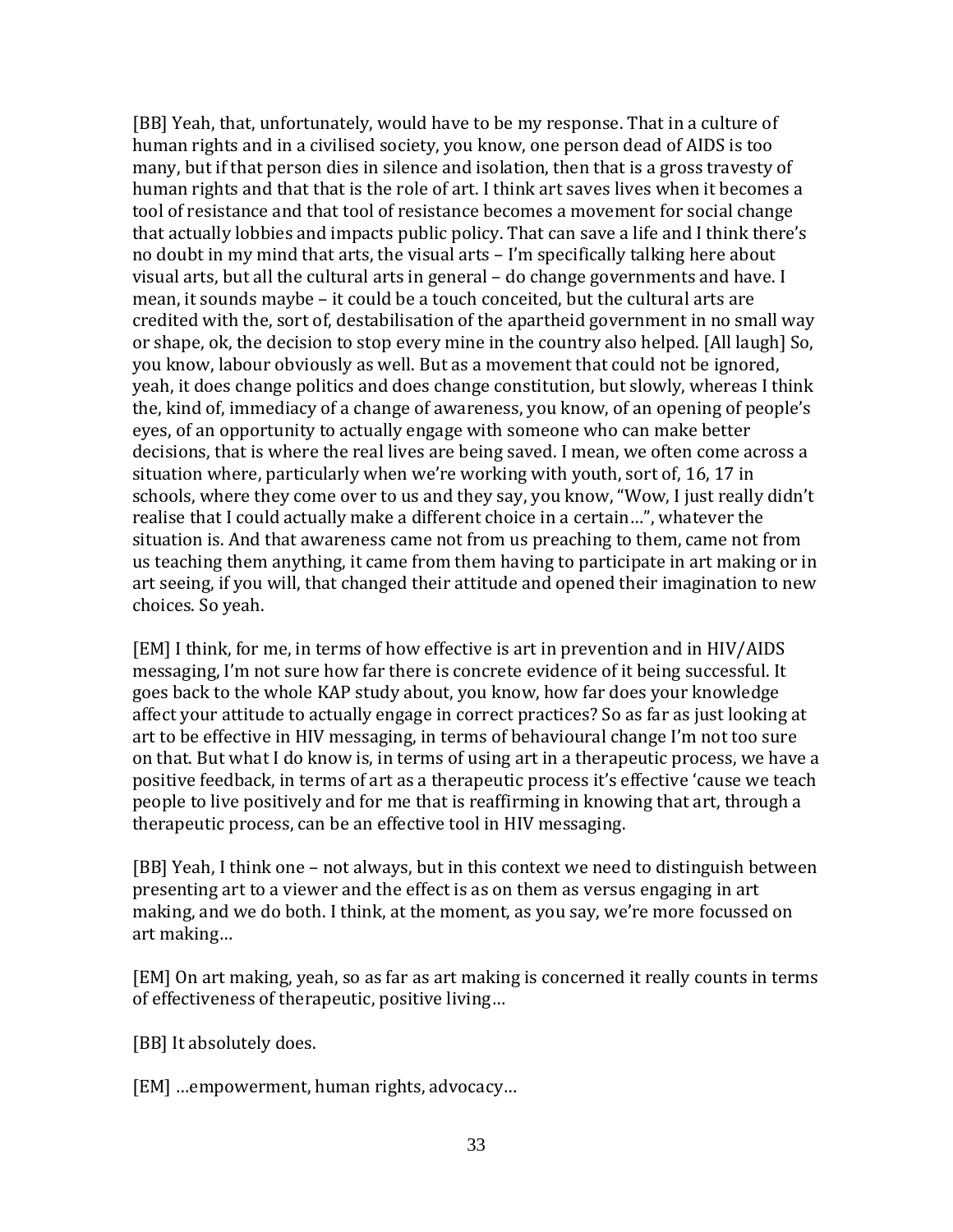[BB] Particularly, these women that I've got to know at one point from Khayelitsha in Cape Town, phew, this whole body mapping project, they weren't artists to start off with, they were there because they were HIV positive, not because they were artists. Rather like when I've done some work in prisons – I always find it interesting that there is a difference obviously between prisoners that make art and artists who happen to be in prison [laughs]; ok, so it's the same thing. Their whole lives have changed completely; their advocacy – they do road shows with this project, they've started support groups, their own adherence, their own well-being management has just grown exponentially. They've grown from despairing individuals into really upbeat, healthy, strong, motivated, focussed and solely through the process of creating these artworks and then showing them to the world. So interestingly enough I think that whole distinction – that's why I'm very careful about making that distinction, 'cause as Eliza said often we make the artwork and then exhibit it, so where do you actually – what's the line? There isn't one really, you know, people say, "On the one hand you work with people who make art about HIV and on the other you work with HIV positive people who make art". And I say, "Well, that's quite right, but you're a HIV positive person that makes an artwork then you become an artist and once you're an artist you put your work up in a gallery, and now you're not there because you're HIV positive anymore, you're an exhibitor just like everybody else!" So I think that, kind of…

[EM] There is a fine line between the two.

[BB] That, sort of, circle, if you will, is something we want to explore more. And I would include in that – I know we're getting a bit away from the question of does art save lives but Eliza said, it saves a life in terms of engaging in art making to changes your life and your attitudes and beliefs

[EM] There's two components to it: in terms of the visual arts and how effective is, like, I had to go look at a portrait or a picture or a painting, I'm not sure on that, but in terms of using art in a therapeutic process, that we've seen the effectiveness of.

[BB] And in the same breath, what I'm saying is once it's up on the gallery wall, it can become a tool for social and political change if it's strong enough to change, you know, Joe Bloggs' attitude or belief.

#### **Well, an employer goes into an exhibition and suddenly they think, "Shit, I might have HIV positive people in my workplace, what am I doing to support them?" or "I just didn't employ someone because they were HIV positive; that was a bad mistake" and that's one person making livelihoods of people with AIDS etc, etc. Unfortunately I don't know if that's happening or not but I reckon it probably is.**

[BB] I know with all this, sort of, VCT colleagues that we have and stuff, you know, they're obsessed, and so they should be, that's their job, with each one teach one, if you can message HIV in such a way that that person immediately jumps up and goes and gets tested then you've done a great thing. And by that score, there's no doubt in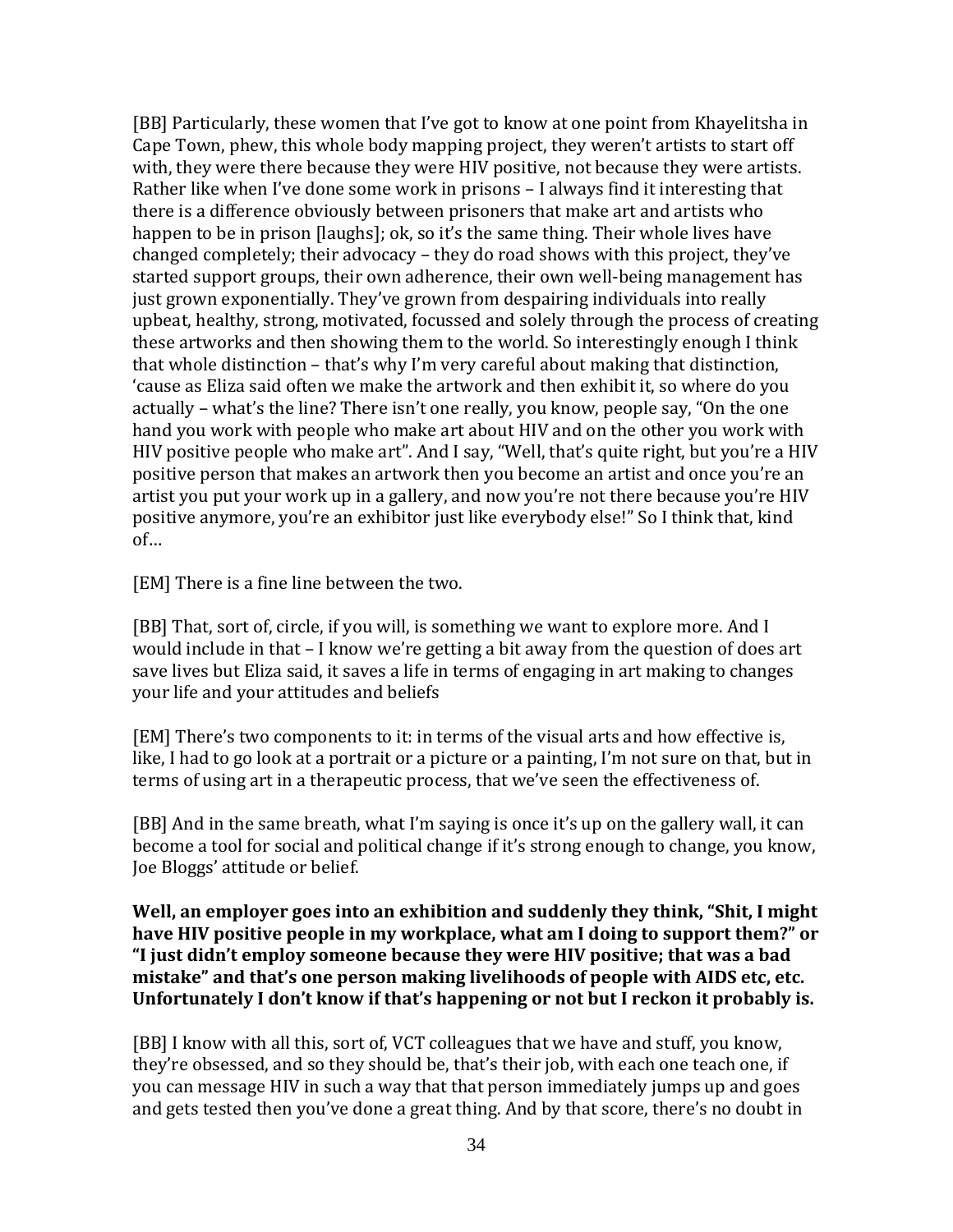my mind that a lot of exhibitions that we've had, people come up to us and say, "As a result of this exhibition I now know my status". So whether that saves a life or not is, sort of, a moot point, but it certainly could, it certainly could, yeah. I've had a lot of people come and disclose to me in the context of exhibitions. I remember hanging a show once at the Africa Centre, which as I say is a rural area, and this woman came up to me and said, you know, "Hello, what's your name?" and I thought – I was hanging the show and I was really busy and I didn't really know what she wanted to talk to me about because there never really seemed to be a context, and eventually she said to me, "I've been looking at all these photographs and I've been reading everything and everything and I just want to tell you that I'm HIV positive and no one else knows – you're the first person – and I want to be part of a project like this, where I can take photographs and then I'm going to be prepared to tell the world". So how do you define "save a life"? You, know, do you save a life because the person's on their deathbed and now they're not on their deathbed? Or do you save a life because they have some kind of quality of life or some kind of richness to their life? For me, you know, someone who's not about to drop down dead, but is suffering a life of quiet desperation, psychologically, emotionally, spiritually, for them to actually not be doing that anymore is life saving. From a humanistic – 'cause we take a humanistic view of this whole world, well, not the whole world, but in terms of the work we do, it's – if we are working with one person whose humanity has improved, that's great, because it's their world, you know, from the humanistic point of view.

### **Well, Jan Jordaan's idea behind the Billboard Project was exactly that: trying to encourage people to take the moral ownership of the epidemic. What that woman seemed to be trying to express there is – she was prepared to take great ownership of her status and her infection and that might lead her to telling more people, but she definitely wanted to explore it further, yeah.**

[BB] I don't want to get sucked into debating with Jan Jordaan because we debate endlessly, ok. I mean, because I think you could probably get a sense this whole empowering communities to take moral ownership for HIV/AIDS, for me anyway, would be slightly problematic because you kind of personalise – not personalising, but you're kind of – it's not something you want to own. Who needs moral ownership of – everyone owns HIV! We all have moral ownership of it! And as for, you know, communities are empowered when they are aware of it and if they have some kind of structures in place to be active participants in the decision making around their own public health, but that's moral ownership of a completely different kind. [Pause] Yeah, I think – I'm not going to comment too much on moral ownership.

**Just from learning about the project today, it doesn't sound like what you're doing is all that different from what he thinks, so whether you use that terminology – what he's trying to do is to say everyone – like what you said – everybody owns AIDS, everyone has a role to play here and you have to become aware of it. It's not saying it happens to other people, and it is something that you can stop.**